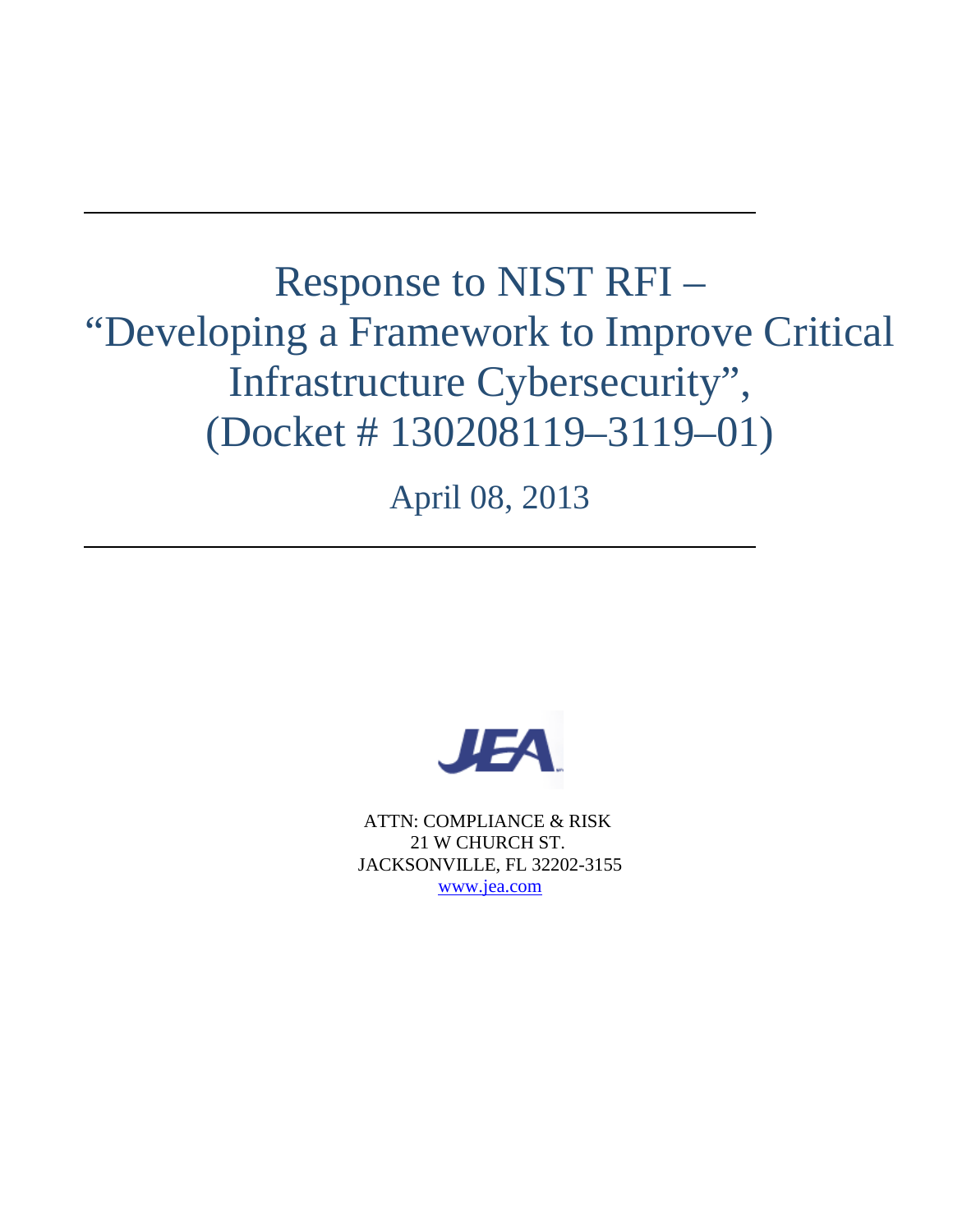

## Building Community.m

## **Table of Contents Page**

| 1.0 |  |
|-----|--|
| 2.0 |  |
| 3.0 |  |
| 4.0 |  |
| 5.0 |  |
| 6.0 |  |
| 7.0 |  |
| 7.1 |  |
| 7.2 |  |
| 7.3 |  |
| 7.4 |  |
| 7.5 |  |
| 8.0 |  |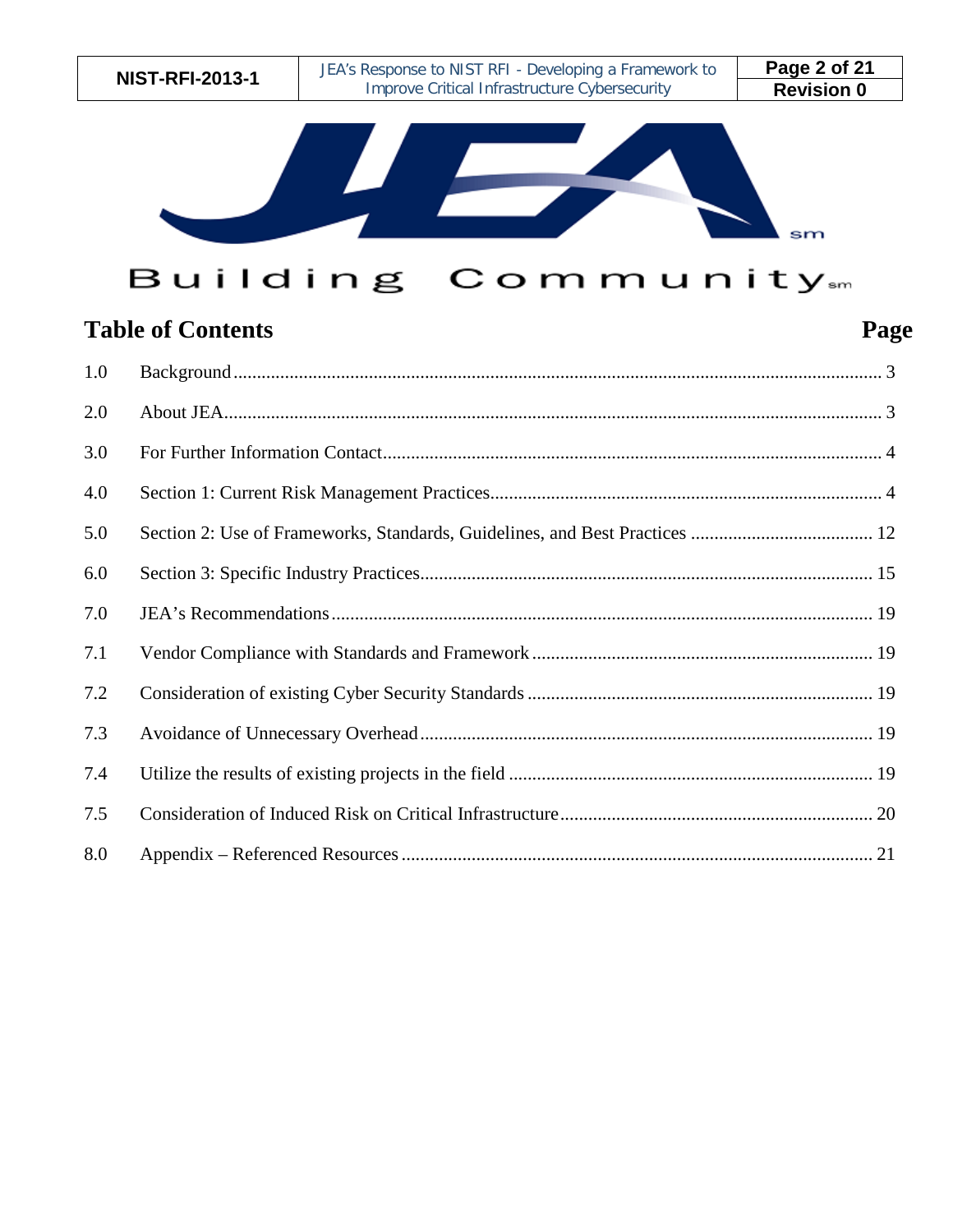### <span id="page-2-0"></span>**1.0 Background**

Under Executive Order 13636 ("Executive Order"), the Secretary of Commerce is tasked to direct the Director of NIST to develop a framework for reducing cyber risks to critical infrastructure (the "Cybersecurity Framework" or "Framework"). In order to accomplish above objectives, the National Institute of Standards and Technology (NIST) is conducting a comprehensive review to develop a framework to reduce cyber risks to critical infrastructure (the "Cybersecurity Framework" or "Framework"). The Framework will consist of standards, methodologies, procedures, and processes that align policy, business, and technological approaches to address cyber risks.

This notice for Request for Information (RFI) published on NIST website on February 26, 2013, requests information to help identify, refine, and guide the many interrelated considerations, challenges, and efforts needed to develop the Framework. For the purposes of this RFI, the term "critical infrastructure" has the meaning given the term in 42 U.S.C. 5195c(e), "systems and assets, whether physical or virtual, so vital to the United States that the incapacity or destruction of such systems and assets would have a debilitating impact on security, national economic security, national public health or safety, or any combination of those matters." The NIST RFI notice states that comments must be received by 5:00 p.m. Eastern time on Monday, April 8, 2013.

JEA is a member of two of twelve identified Critical Infrastructure sectors, *electric and water*. JEA is submitting this response to the RFI, as it strongly believes that a cross-sector standards-based cybersecurity risk Framework can provide substantial benefits to all the sectors by standardizing and streamlining the risk evaluation process, improve technology delivery from vendors that support these sectors, help early detection, and streamline coordinated response to newly emerging threats. Such a framework when applied effectively across sectors can also enhance inter-sector coordination for improving security preparedness and limit risk dissipation between the industries where these sectors are linked and dependent on shared services. JEA sincerely hopes that business drivers, operating environment diversity and technical delivery platform limitations are given sufficient importance in development of such framework.

### <span id="page-2-1"></span>**2.0 About JEA**

JEA, located in Jacksonville, Florida, is a not-for-profit, community-owned utility that serves an estimated 420,000 electric, 305,000 water and 230,000 sewer customers in Northeast Florida. JEA owns and operates six generating facilities including two small methane-fueled generating units. JEA is a joint owner of two other generating facilities. The total generating capacity is approximately 3,757 megawatts. JEA owns transmission and distribution facilities including 729 miles of transmission lines and 6,547 miles of distribution lines.

JEA's water and wastewater operation consists of 136 artesian wells tapping the Floridan aquifer, which is one of the world's most productive aquifers. Water is distributed through 36 water treatment plants and 4,208 miles of water lines. More than 3,760 miles of collection lines and seven regional and seven nonregional sewer treatment plants comprise the JEA sewer system.

The primary purpose of JEA's business is to provide reliable services at a good value to our customers while ensuring protection of our natural resources. JEA is a member of the American Public Power Association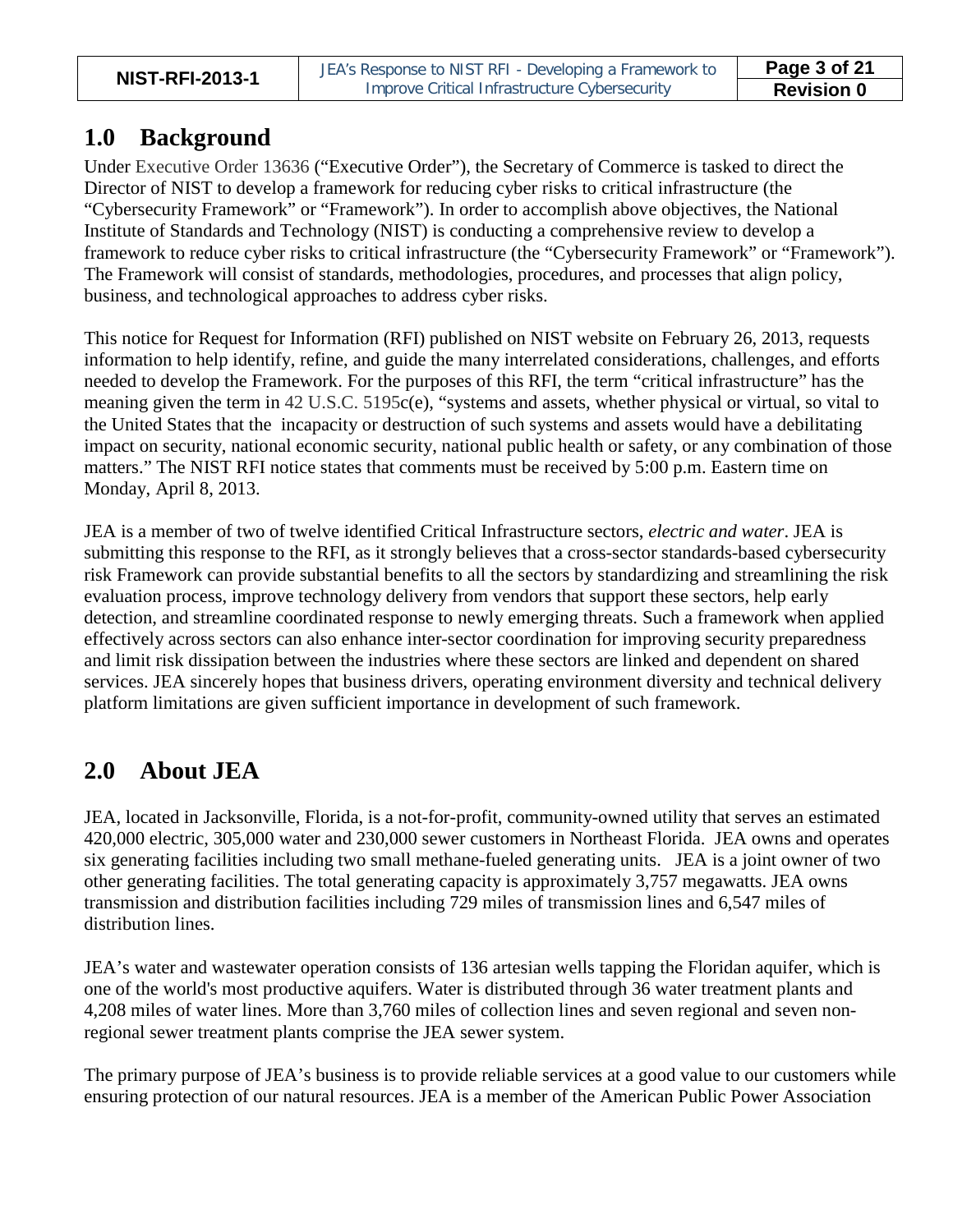| <b>NIST-RFI-2013-1</b> | JEA's Response to NIST RFI - Developing a Framework to | Page 4 of 21      |
|------------------------|--------------------------------------------------------|-------------------|
|                        | Improve Critical Infrastructure Cybersecurity          | <b>Revision 0</b> |

(APPA) and the Large Public Power Council (LPPC) and supports the comments submitted to you by those entities.

### <span id="page-3-0"></span>**3.0 For Further Information Contact**

#### **Primary –**

*Daniel D. Mishra* Director – Critical Infrastructure Protection (CIP) Compliance JEA,  $(7<sup>th</sup>$  Floor, JEA Tower) 21 West Church Street, Jacksonville, FL- 32202 Office: (904) 665-7655 | Fax: 904-665-6335

#### **Alternate –**

#### *Ted Hobson*

Chief Risk & Compliance Officer JEA,  $(16<sup>th</sup>$  Floor, JEA Tower) 21 West Church Street, Jacksonville, FL- 32202 Office: (904) 665-7126 | Fax: 904-665-4238

### <span id="page-3-1"></span>**4.0 Section 1: Current Risk Management Practices**

NIST is soliciting information about how organizations assess risk; how cybersecurity factors into that risk assessment; the current usage of existing cybersecurity frameworks, standards, and guidelines; and other management practices related to cybersecurity. In addition, NIST is interested in understanding whether particular frameworks, standards, guidelines, and/or best practices are mandated by legal or regulatory requirements and the challenges organizations perceive in meeting such requirements. This will assist in NIST's goal of developing a Framework that includes and identifies common practices across sectors.

#### **1. What do organizations see as the greatest challenges in improving cybersecurity practices across critical infrastructure?**

JEA sees many challenges to the effective application of cybersecurity practices across critical infrastructure. The following observations highlight some of the key challenges.

a. **Vendor products and support practices often do not conform to risk frameworks and compliance standards –** Without publicly divulging details or naming specific vendors, it is important to recognize that many of the control systems in SCADA and DCS environments lack security controls that meet the needs of today's cyber-secure environments. The NIST Risk Framework should propose that vendors must design and develop products with the risk framework in mind, and that vendors adequately support upgrades to legacy systems, where technically feasible.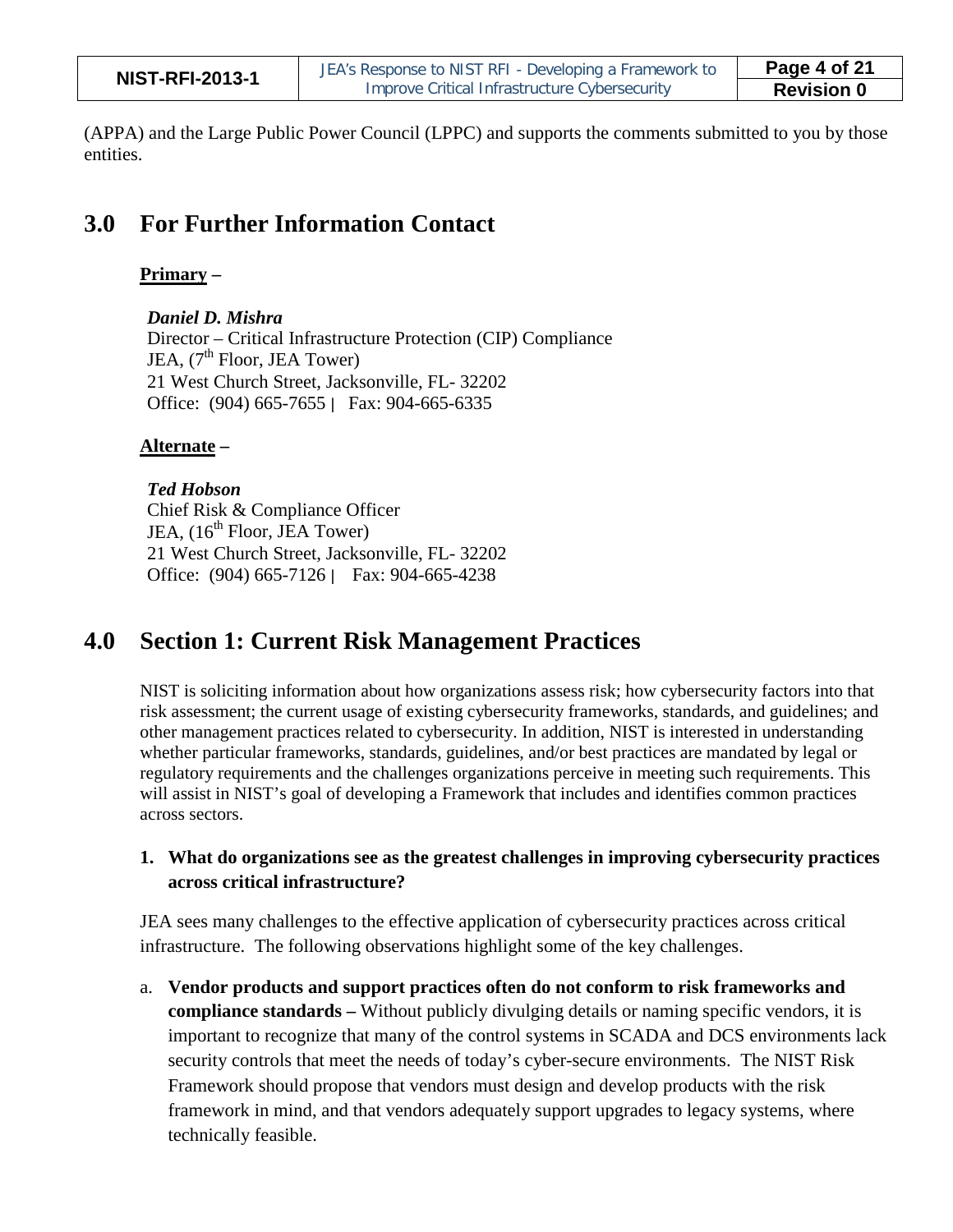- b. **Overly-broad information sharing restrictions –** Often, the restrictions on the sharing of information possessed by governmental agencies impose a barrier to effective cybersecurity prevention and mitigation. Even when all stakeholders have good intent, restrictions on information disclosure in existing standards or statutes may overly limit or restrict the sharing of relevant information that could be declassified, but remains classified. It is important to note that otherwise "high value" information that may be useful in detecting and preventing cybersecurity threats is essentially "worthless" if preventative measures are not timely disclosed to owners and operators of critical infrastructure. All efforts should be made in the NIST framework to provide relevant threat prevention information (in declassified form) to the personnel who will apply such information in defensive measures to protect critical infrastructure from emerging malicious attacks.
- c. **Rapid changes to the threat paradigm** The rate of proliferation of cyber threats against critical infrastructures appears to be increasing, and this increasing rate of proliferation may further accelerate. As nation states, organized groups, and individuals (both international and domestic) find sufficient sponsors to fund the discovery and exploitation of vulnerabilities in the critical infrastructure for offensive uses, it is essential that as a nation we are able to share our combined knowledge and leverage both public and private resources to create an effective defensive protocol to thwart any such threats.
- d. **Operational limitations**  Unlike redundant IT infrastructure, the reliability uptime and specialized nature of SCADA and DCS systems create potential problems for patch management regimes that rely on frequent reboots or firmware upgrades. In post-Stuxnet world, where nation states are developing offensive cyber warriors, SCADA and ICS researchers and academics are now making public disclosures of vulnerabilities (even before fixes are developed) instead of only reporting such vulnerabilities to vendors and government agencies. Such developments have placed the SCADA and ICS environment at risk. JEA highly recommends that NIST should propose alternate approaches to handling such emerging risks and impress upon SCADA vendors to devise built in counter measures for new emerging threats such as Stuxnet.
- e. **Competition for resources** Obscurity has been a protective measure for the electric critical infrastructure for quite some time, but recent integration and merger of technologies has exposed electric infrastructure to vulnerabilities. However, resources to improve the security defenses of critical electric infrastructure are generally scarce, and must be coordinated with the operational characteristics of the facilities. There are very few qualified specialists who understand both the operational characteristics and security needs of critical electric infrastructure. It is important for reliable and secure critical infrastructure to train and maintain a qualified cybersecurity workforce.
- f. **The NERC and FERC zero-tolerance CIP enforcement framework is not optimal for security** – NERC and FERC have chosen to adopt what has become essentially a zero-defect enforcement paradigm wherein entities face the risk of financial penalties for every minor mistake, even for self-reported corrections, and even for events with negligible impact to reliable operations or cybersecurity. Such a least-common denominator approach diverts scarce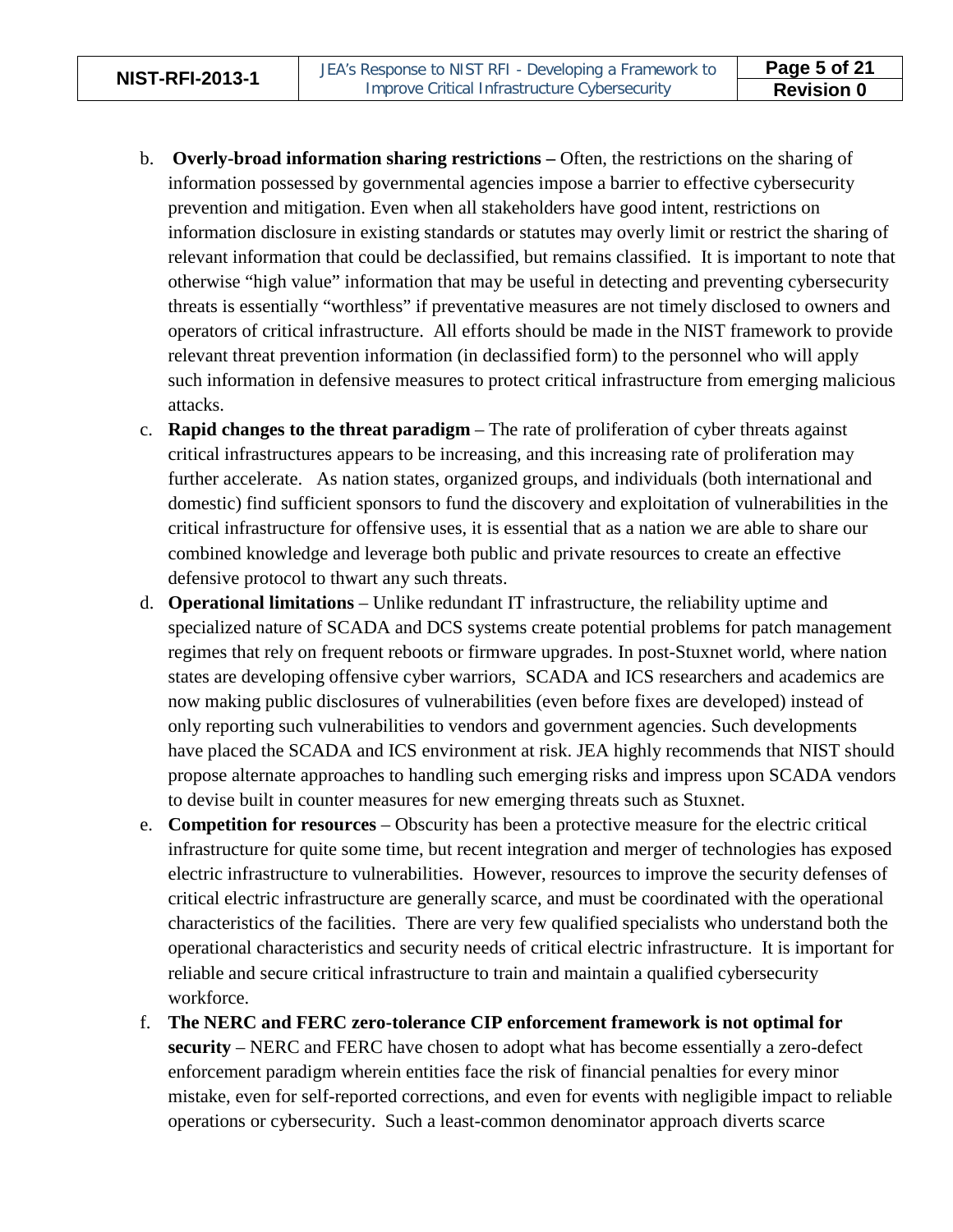resources to paperwork and "check-the-box" type tasks that document compliance. And such resources are then not available for other reliability and/or security improvements. The current system is also plagued with long delays in drafting and approval of new and revised standards, as FERC, NERC and stakeholders are fixated on the precision and correct wording of the standards, rather than the "intent" of the standard. Such delays slow reliability responses and retard implementation of improvements. The Framework must avoid such pitfalls and focus on a program that provides guidance on risk mitigation, monitoring of effective implementation and correction of risks as they are identified by assessments. Penalties and enforcement actions should be limited to conditions that deserve such an action such as dereliction of responsibilities, intentional avoidance of risk mitigation for financial gains, lack of compliance program or a compliance program fraught with ineffective controls.

#### **2. What do organizations see as the greatest challenges in developing a cross-sector standards-based Framework for critical infrastructure?**

JEA sees many challenges in developing a cross-sector standards-based Framework for critical infrastructure.

- a. **Systems diversity and distinctness.** Systems and devices that are designed with different environments in mind may have difficulty conforming to a single cybersecurity framework. For example, a device that is designed to be connected to the top of an electric pole, often does not envision a security threat as one of the key risks, but rather focuses on placement, accessibility, operating field environment conditions, and connectivity as key attributes.
- b. **Divergent modeling priorities.** Certain sectors may adopt a modeling priority of Confidentiality-Integrity-Availability, while other critical infrastructure sectors may prioritize the modeling framework as Availability-Integrity-Confidentiality. Such distinct modeling priorities have led to differences in system security design. It may prove difficult to design a single framework that can incorporate divergent virtues and differing priorities.

### **3. Describe your organization's policies and procedures governing risk generally and cybersecurity risk specifically. How does senior management communicate and oversee these policies and procedures?**

JEA, similar to most organizations, views risk as anything that has the potential to disrupt delivery of service, affect quality of service, or result in a failure to meet organizational objectives, the impact of which could be limited or avoided through preemptive actions. Cybersecurity risk is defined as failure of Cyber Assets to perform their designed purpose, resulting from exploitation of any vulnerability or defect by external or internal factors.

JEA's cybersecurity risk management approach is to prioritize risks based on the potential impact to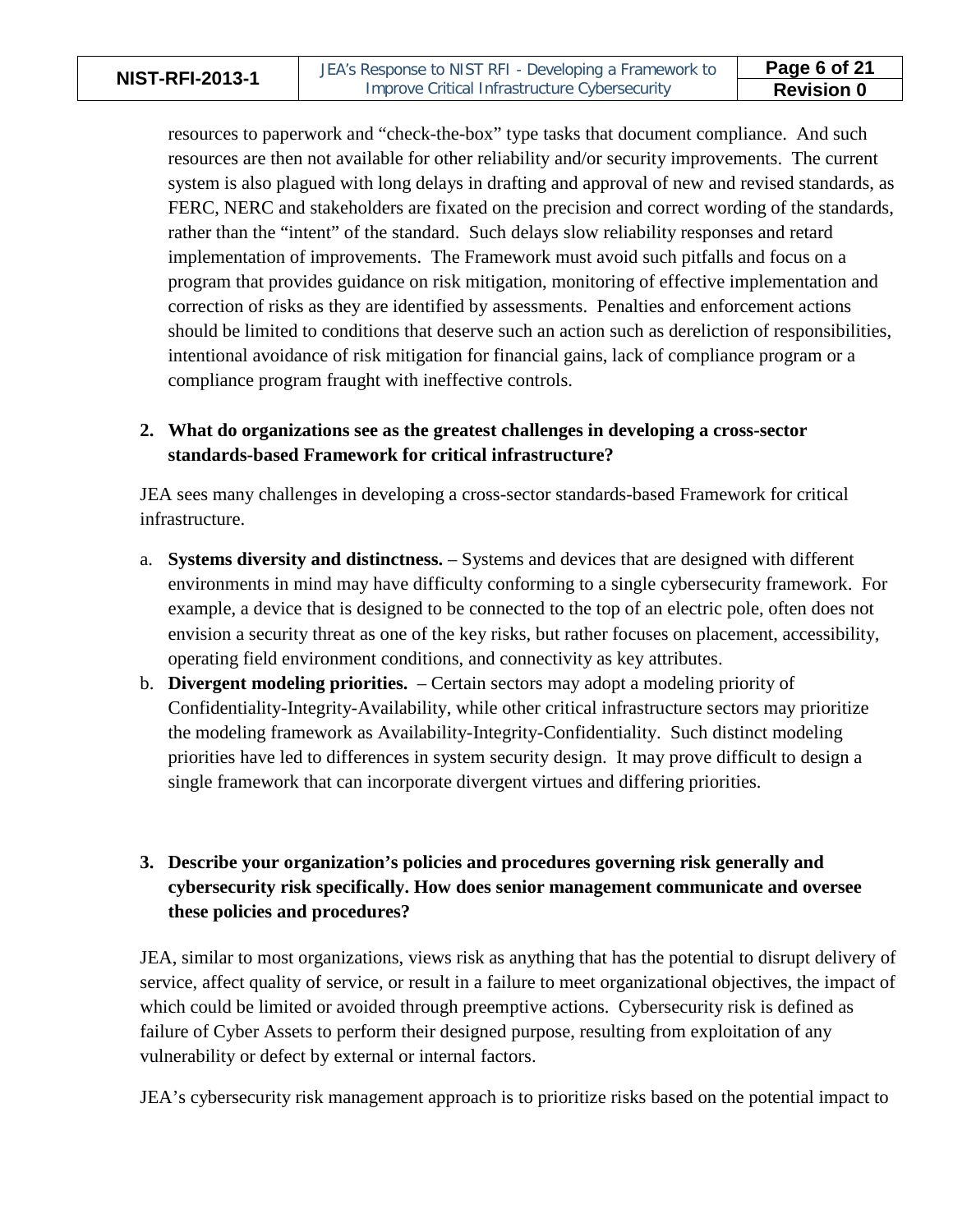JEA's strategic objectives. The reliable operation of the BES is the core objective along with providing safe and secure delivery of service to our customers and community.

JEA has policies and procedures for governing cybersecurity risk and our senior management (Chief Risk & Compliance Officer and Chief Information Officer) are actively involved in the governance process. Such a process includes periodic reports (risk index, risk assessments and evaluation, and internal compliance assessments, and external audit reports), mitigation sign-offs, incident reports and steering committee updates. JEA is also involved in a continuous learning enterprise. JEA has documented internal controls that include corrective measures to improve upon its policies and procedures through regular reviews, and when incidents do occur, JEA conducts thorough incident responses with the objective of strengthening its reliability controls to prevention reoccurrences.

#### **4. Where do organizations locate their cybersecurity risk management program/office?**

Some organizations locate their cyber security risk management program under a Chief Information Officer, as all control implementation responsibility is maintained under this portfolio. In this design, however, with the assessment and governance of risk located under the Chief Compliance Officer, whose portfolio usually also includes oversight of security controls, two functions must work in tandem, and independent monitoring of effective cybersecurity risk management controls may be lacking. In contrast, JEA has designed its cybersecurity risk management program to provide both effective implementation and independent oversight of internal controls. Under JEA's current program, responsibilities are assigned to separate executive personnel, a Chief Compliance Officer and a Chief Information Officer.

#### **5. How do organizations define and assess risk generally and cybersecurity risk specifically?**

Please refer to our response to question 3 of this section.

### **6. To what extent is cybersecurity risk incorporated into organizations' overarching enterprise risk management?**

JEA views cyber security risk as any applicable cyber vulnerability that can be exploited or lack of control of technology system asset operations, information or service that has the potential to disrupt delivery of service or result in a failure to meet organizational objectives.

JEA has risk indicators to help plan, assess, control, contain and mitigate cyber security risk for the enterprise as whole. Senior management is directly involved and often reviews the reports on the activity. The corporate funding process considers these risk indicators as essential for annual planning and such consideration plays a major role in JEA's long term enterprise planning. For most of the organization, JEA has created a risk monitoring matrix, where impact and probability are key factors. For the balance of the organization, objectives are based on this risk index and application of cybersecurity controls is assessed based on objective analysis.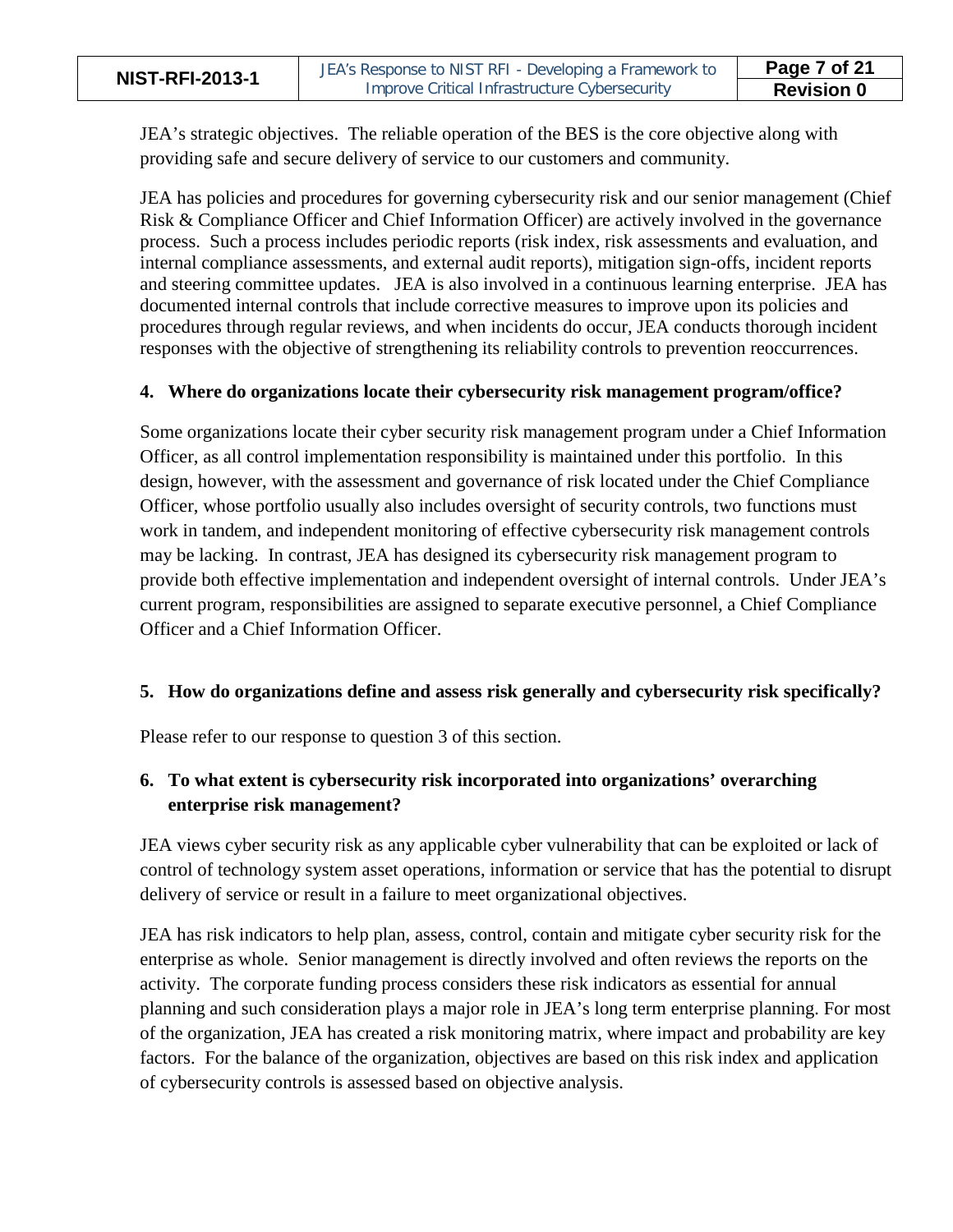#### **7. What standards, guidelines, best practices, and tools are organizations using to understand, measure, and manage risk at the management, operational, and technical levels?**

JEA's practices can be segmented in two different groups. For the BES operation, JEA strictly applies the NERC CIP standards. For the electric Critical Infrastructure, JEA has established a separate department, Critical Infrastructure Protection (CIP) compliance, responsible for assessing, educating, monitoring and mitigating any identifiable cyber security risk, direct or indirect, that impacts the security or reliable operations of JEA's electric operation. Implementations of controls are continuously monitored using internally developed tools, and external reporting tools required by the FERC approved Compliance Monitoring and Enforcement Program (CMEP). JEA's senior executive management is provided regular updates and stays actively involved by being part of CIP Steering Committee. Other committees are designed to engage critical stakeholders at various levels. JEA has established an Internal Compliance Program (ICP) for monitoring all NERC Reliability standards including the cybersecurity standards. This group is independent of the system /control owners influence and reports directly to the Chief Risk and Compliance Officer (CCO).

For balance of the JEA operations, subject matter experts often depend on approaches that are industry best practices, NIST guidelines, successfully implemented by peers or recommended by consultants. Such practices and tools are customized to meet JEA operational needs. JEA's internal risk assessment departments evaluate the risk and quantify them based on impact and threat/probability. JEA cybersecurity risk management activities are aligned to address the management priorities set based on the annual risk evaluation.

#### **8. What are the current regulatory and regulatory reporting requirements in the United States (e.g. local, state, national, and other) for organizations relating to cybersecurity?**

For its electric side (Bulk Electric System assets) of the operation, JEA is required to comply with mandatory and enforceable federal electric reliability standards that are specifically designed to protect the electric grid from reliability risks, including physical and cyber-attacks. The North American Electric Reliability Corporation (NERC), designated by the Federal Energy Regulatory Commission (FERC) as the electric reliability organization under Section 215 of the Federal Power Act (FPA), enlisted teams of industry subject-matter experts and responded to FERC directives to create mandatory and enforceable Critical Infrastructure Protection standards ("CIP Standards") for the electric grid. Of the twelve critical infrastructure sectors designated by the Department of Presidential Policy Directive 21, the electric industry is the only one with mandatory enforceable CIP Standards.

The CIP standards establish a baseline level of security requirements for generation, transmission and control system assets. The CIP standards cover topics such as: Critical Cyber Asset Identification, Security Management Controls, Cyber Security – Personnel and Training, Electronic Security Perimeters, Physical Security of Critical Cyber Assets, System Security Management, Incident Reporting and Response Planning and Recovery Plans for Critical Cyber Assets, among other matters. JEA and other utilities with CIP compliance responsibilities are audited regularly and have continuing obligations for cyber and physical security compliance.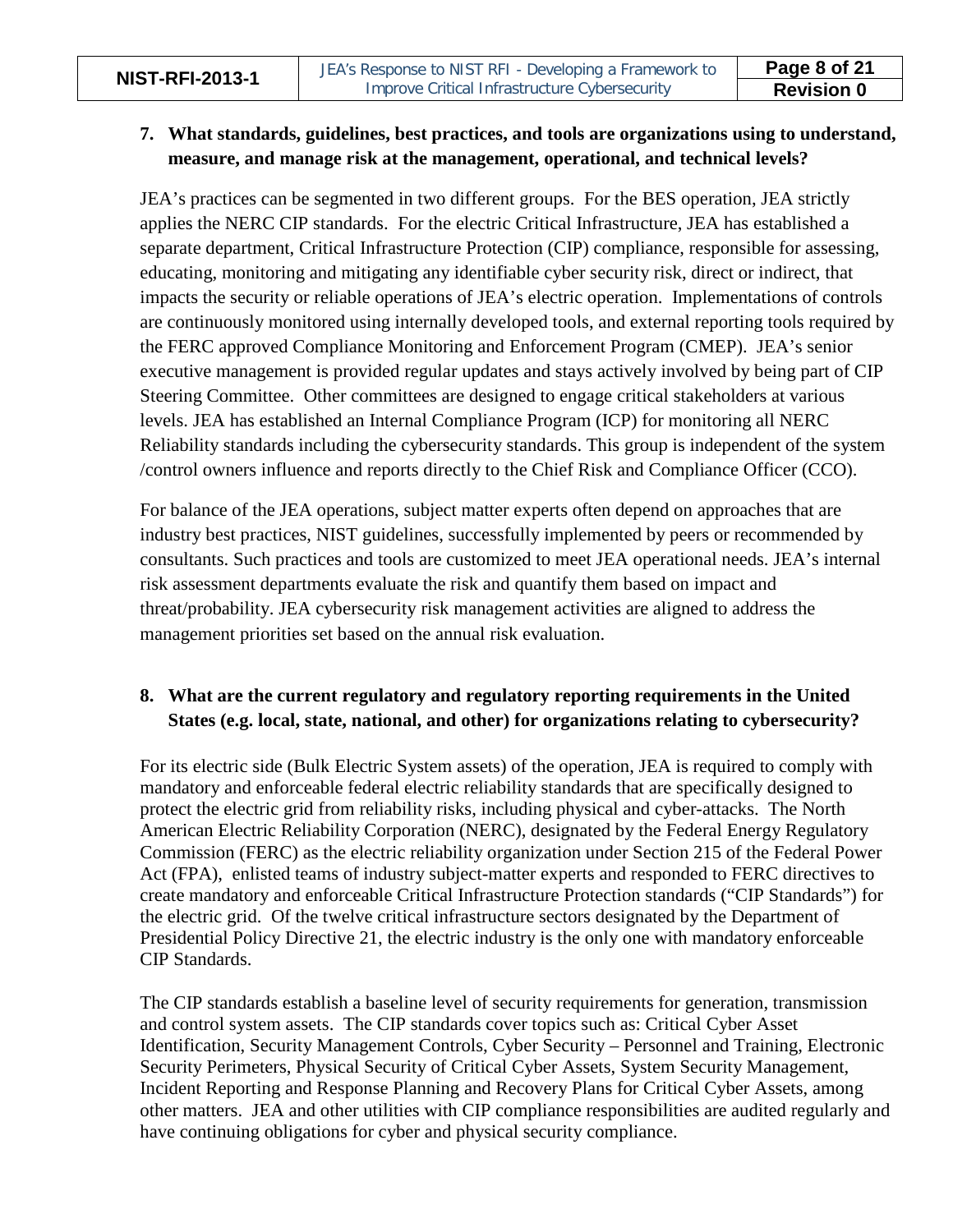JEA has to demonstrate compliance with all the CIP standards at all times as these standards are zero risk tolerance. JEA's compliance is regularly monitored by an independent body of auditors also referred as the Compliance Enforcement Authority (CEA). CEA operates under authority of Congress and designation by the FERC, and uses eight different mechanisms to monitor and assess JEA's compliance with CIP standards. JEA is required to self-certify compliance every year. JEA is audited for full compliance with CIP standards on a three year cycle, with additional Spot-Checks of compliance with a subset of CIP standards.

For the balance of the organization (including, Water and Sewer operations not subject to mandatory reliability standards), JEA continually strives to maintain high security standards that are guided by principles of risk, safety and quality service to the customers and community we serve. JEA on a regular basis, assesses the risk, designs additional controls and technology improvement projects to improve cyber security in these non-regulated areas of the operation. These controls are internally monitored and assessed, and independently verified by external auditors.

### **9. What organizational critical assets are interdependent upon other critical physical and information infrastructures, including telecommunications, energy, financial services, water, and transportation sectors?**

All essential data communication functions of JEA's critical assets (inferred from Critical Infrastructure) are independent of the other critical physical and information infrastructures, including telecommunications, energy, financial services, water, and transportation sectors. This independence is by design to provide JEA critical assets with discrete control and monitoring of the BES operations at all times through a secured separated network. This design allows JEA to securely and safely transfer data quickly on these private channels thus limiting any delay to the control signal which can have serious debilitating effect on the performance of BES control systems.

JEA owns and operates electric and water infrastructure and is responsible for Electricity Sub-sector, industrial control systems, energy market systems, energy management systems, and various energy generation, transmission, and distribution systems. Voice communication is essential for reliable operation of these critical assets and lack of reliable telecommunication service can have some impact on the JEA operations. JEA maintains multiple alternatives (redundant) for communicating with other utilities that we partner with and are dependent on, for providing a reliable service to our customers and the community.

However, some of our less essential functions that involve sharing data with other dependent utilities and reliability coordinators do involve use of the commercial telecommunications network. JEA has made efforts to maintain redundant channels of communication and often we subscribe to multiple service providers. JEA presently has very limited dependence on the other infrastructures such as financial services, and transportation sectors, although increasing dependence over a very long time horizon is possible.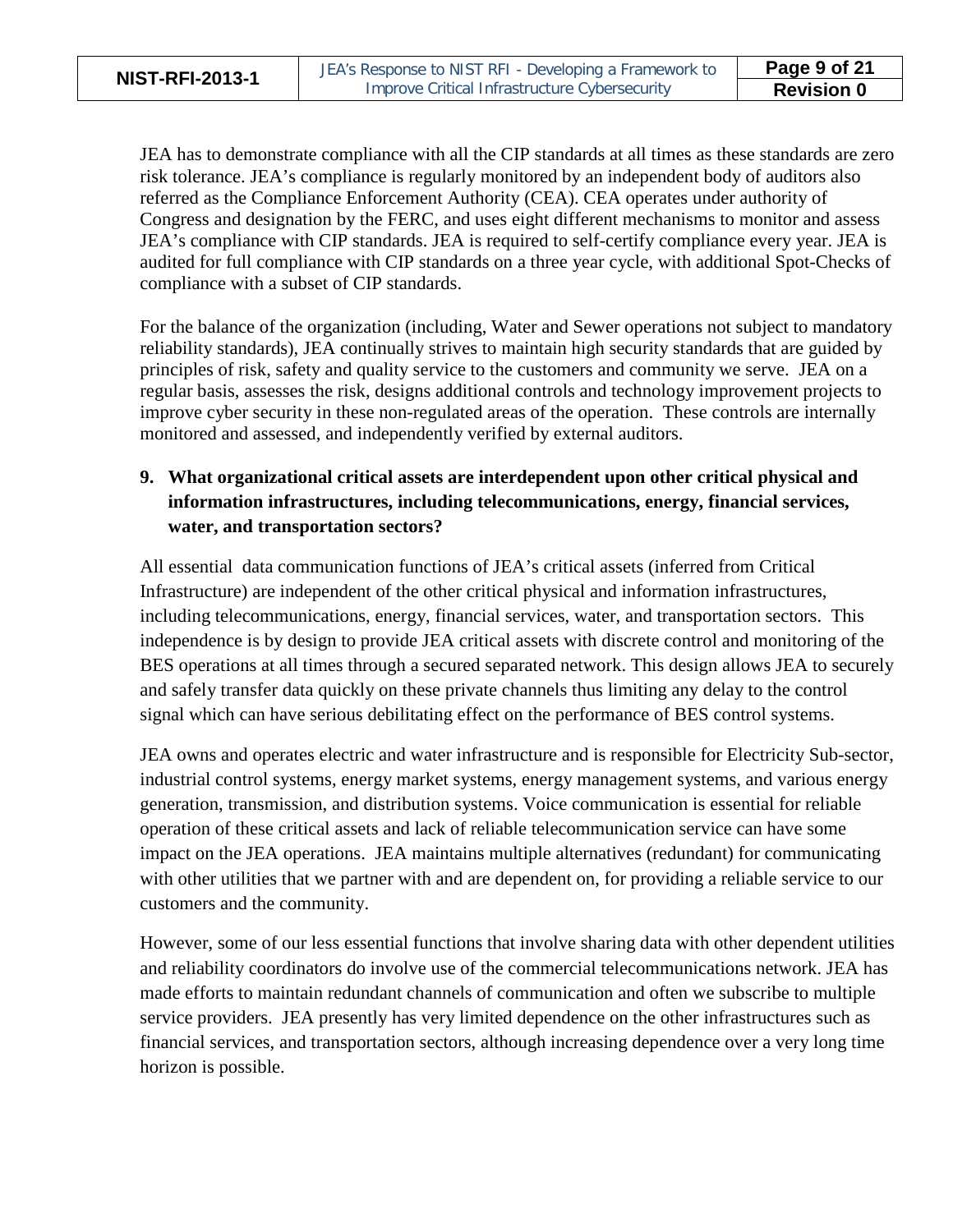#### **10. What performance goals do organizations adopt to ensure their ability to provide essential services while managing cybersecurity risk?**

Managing cybersecurity risk is a key performance indicator for JEA and risk is tracked and monitored at various management levels. Operational objectives are given the same emphasis as the cybersecurity goals unless they are influenced by emergency conditions. Stakeholder safety, security, sustainable and uninterrupted operation are key performance goals for JEA for delivery of services. User perspective is often considered and their priorities are objectively analyzed but security is not forsaken for convenience.

For Critical Electric Infrastructure, NERC CIP cybersecurity standards are mandatory and carry a punitive penalty structure for non-compliance. JEA has to comply with these standards at all times. NERC and FERC have adopted what amounts to a "Zero" defect approach to reliability compliance enforcement. While the rationale behind such an approach is well understood, the consequences of such a rigid "check-the-box" approach to reliability that focuses intensely on compliance documentation has unintended negative consequences for reliability and security. Unfortunately, another consequence of the present NERC and FERC reliability compliance regime are long and cumbersome processes to create new or revised reliability standards. The registered entities have incentive to evaluate and contest every word included in the draft standards, because under the strict liability approach adopted by NERC and FERC, an incorrect interpretation of a single word or comma may adversely impact the entity. Further, such a misguided least-common denominator approach to reliability discourages continuous reliability improvement and dilutes the true intent of the reliability risk reduction framework.

JEA recommends that the NIST framework should propose an approach to cybersecurity risk assessment and standards development that is not complicated by considerations of regulatory enforcement. Such an approach will lead to faster adaptation of the standards as stakeholders will target the objective of the cybersecurity standard and intended risk mitigation. Standard's success will be gauged by the mitigation of security risk not the underlying discussions around the grammatical meaning of the words comprising the standards. Such an approach should prioritize rapid sharing of best practices and foster continuous learning, and avoid diverting scarce resources to "check-the-box" compliance paperwork that does not further reliability or security objectives.

### **11. If your organization is required to report to more than one regulatory body, what information does your organization report and what has been your organization's reporting experience?**

JEA as an electric sector participant is registered for multiple functions based on our operating responsibility to the BES. JEA reports to many regulatory agencies based on their delegation agreements and the authority assigned to them by FERC.

CEA – Compliance Enforcement Authority (CEA) is the regional organization with authority delegation from FERC for monitoring and enforcement of NERC reliability standards. Florida Reliability Coordinating Council (FRCC) based in Tampa, Florida is the regional CEA for the Florida region. As stated in response to question 8 of this section, JEA complies with all reporting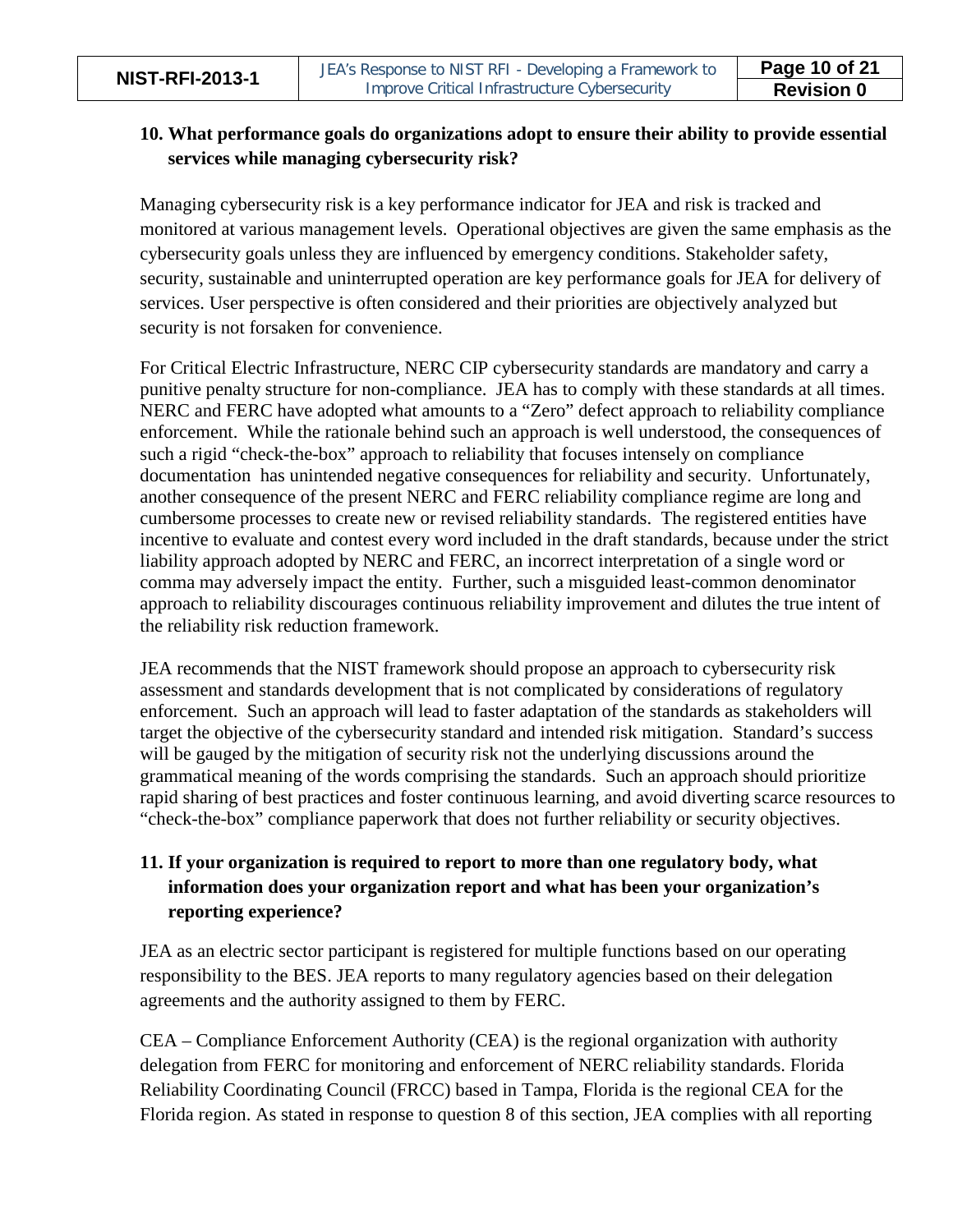requirements as requested by the regional CEA. JEA's experience has been very satisfactory as CEA are represented by a very capable and experienced work force that monitors compliance. They perform such role in an independent manner, but at the same time, CEA staff is eager to discuss situations, agree to mitigation measures and partner in all reliability matters as needed.

NERC – The North American Electric Reliability Corporation's (NERC) mission is to ensure the reliability of the North American bulk electric system. NERC is the electric reliability organization (ERO) certified by the FERC to establish and enforce reliability standards for the bulk electric system. NERC develops and enforces reliability standards; assesses adequacy annually via a 10-year forecast, and summer and winter forecasts; monitors the bulk electric system; and educates, trains and certifies industry personnel.

JEA as a member of this organization is responsible for reporting all the data requested by NERC from time to time. NERC also issues Cyber Security advisories and alerts when any credible vulnerability is recognized or discovered. JEA has the responsibility to abide by the guidance given by the NERC advisories and take precautionary and preventive measures. JEA also has to respond to these alerts/advisories and submit reports if necessary or required by NERC.

ES-ISAC – The Electricity Sector Information Sharing and Analysis Center (ES-ISAC) shares critical information with industry participants regarding infrastructure protection. Each critical infrastructure industry has established an ISAC to communicate with its members, its government partners, and other ISACs about threat indications, vulnerabilities, and protective strategies. ISACs work together to better understand cross-industry dependencies and to account for them in emergency response planning.

JEA is required to report certain Cyber Security Incidents mandated by CIP standards to the ES-ISAC. ES-ISAC has a very supporting role and often engages entities by sharing knowledge of their outward facing network, any known and visible vulnerabilities. ES-ISAC is also responsible for sharing lessons learned from other cyber security incidents reported to them. ES-ISAC serves the electric sector by disseminating threat indications, analyses, and warnings, together with interpretations, to assist electricity sector participants in taking protective actions.

FERC – The Commission has concurrent statutory jurisdiction over reliability compliance under Section 215 of the FPA, and it closely oversees the actions of NERC to enforce compliance with statutory enforced CIP standards under the NERC and regional delegation agreements such as the ones incorporated with NERC and FRCC. These regional entities monitor compliance and assess cyber security risk on behalf of FERC. Recently, FERC has also executed its separate jurisdictional authority to directly review and assess compliance with the CIP standards.

### **12. What role(s) do or should national/international standards and organizations that develop national/international standards play in critical infrastructure cybersecurity conformity assessment?**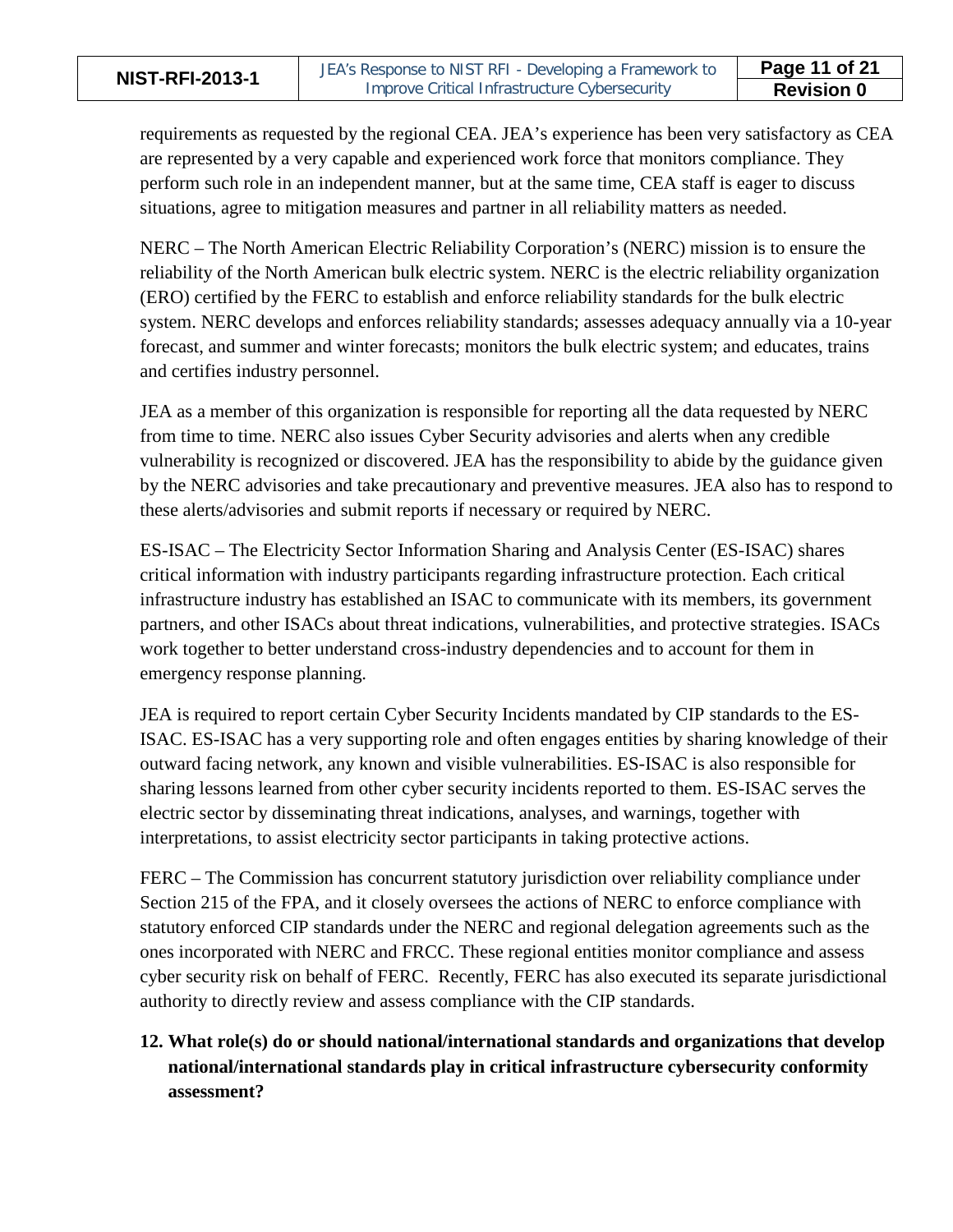National/international standards and organizations that develop national/international standards need to be actively involved in critical infrastructure cybersecurity conformity assessment in order to meet the objective of designing comprehensive and complete cyber security standards. In order to improve their effectiveness, such organizations need better understanding of the infrastructure operations, its business drivers, service delivery methods and limitations. Such factors also play a key role in an organization's ability to conform to the standards. If the primary focus is on assessing the threats, vulnerabilities, and the potential impact of such threats, it is possible to overlook effective countermeasures and security options inherent in the operational characteristics of the critical infrastructure.

Further, organizations are multi-faceted in their operations and often objectives and dependencies overlap among all participants. For example, JEA as an electric sector participant has significant dependence on telecommunications and finance sectors for meeting its business objectives. Cyber security risk, which is often drawn by impact to its objectives, can use common assessment criteria, resulting in a more effective and streamlined process utilized across the organization. However, implementation recommendations should be based on separate assessments of the overall effectiveness to the organization. Priorities of organizations with different sector participation will vary considerably and so will the resources available to different organization. Standards should be tailored to such differences and should allow flexibility for addressing cyber security risk based on the services performed and the resources available to the subject organization.

While technology and emerging threats are dynamic in nature, standards development and the ES-ISAC provide key tools to address new threats and vulnerabilities for the Electricity Sub-sector. However, it is incumbent upon NERC and similar organizations to improve the standards developments process and the quality of deliverables. Such standards should be appropriate, timely, and provide clear and precise objectives. Above all, they should never lead to any confusion. The standards development process should also consider the need for addressing threats and vulnerabilities that are not directly addressed by the enforced standards, so that in absence of an approved standard, organizations are obligated to mitigate new and emerging threats.

### <span id="page-11-0"></span>**5.0 Section 2: Use of Frameworks, Standards, Guidelines, and Best Practices**

As set forth in the Executive Order, the Framework will consist of standards, guidelines, and/or best practices that promote the protection of information and information systems supporting organizational missions and business functions. NIST seeks comments on the applicability of existing publications to address cybersecurity needs, including, but not limited to the documents developed by: international standards organizations; U.S. Government Agencies and organizations; State regulators or PUCs; Industry and industry associations; other Governments, and non-profits and other non-government organizations.

NIST is seeking information on the current usage of these existing approaches throughout industry, the robustness and applicability of these frameworks and standards, and what would encourage their increased usage.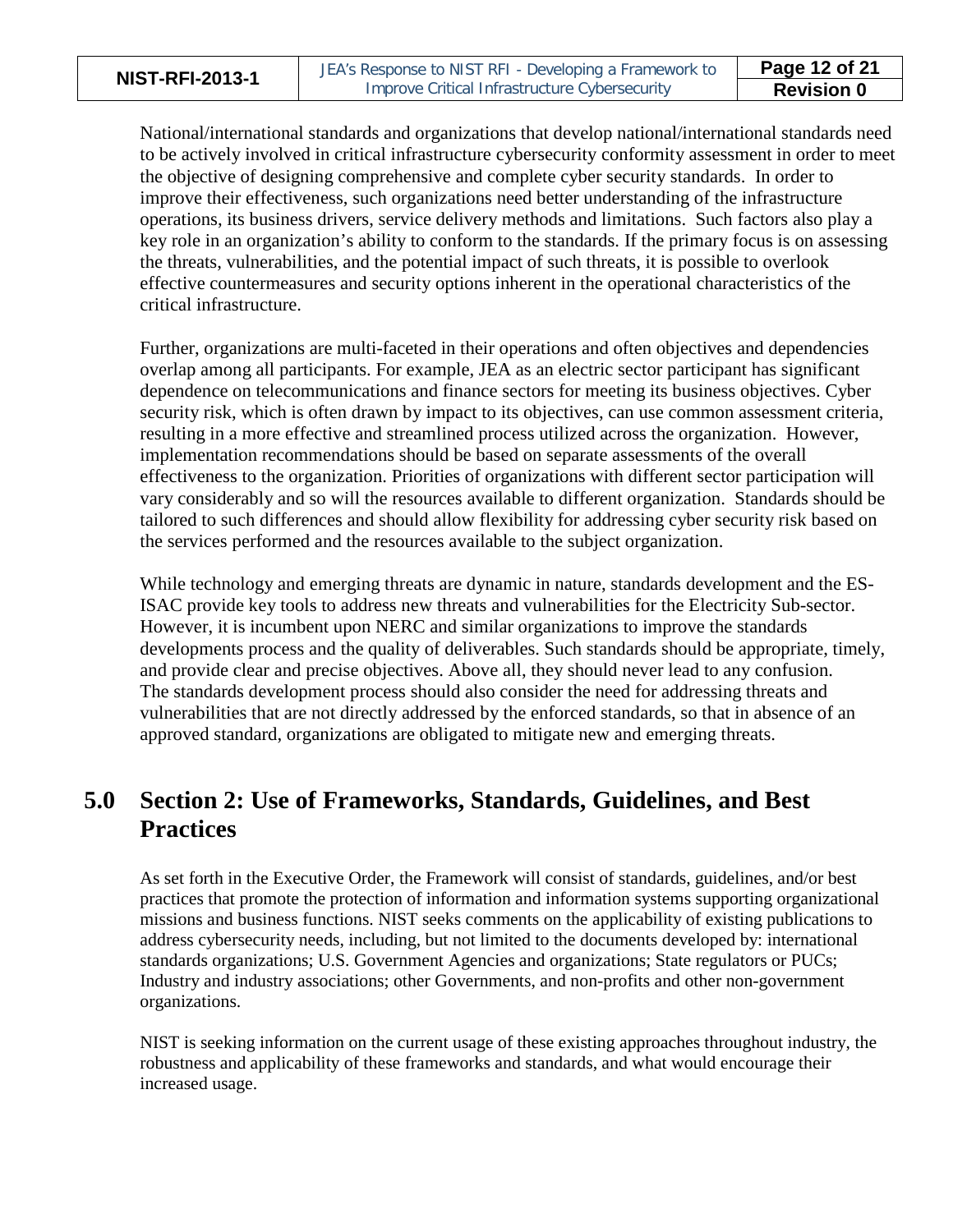#### **1. What additional approaches already exist?**

ISO-27001 – For Information system functional and operational risk assessment, JEA understands that ISO-27001 is a common framework utilized across many sectors. ISO 27001 formally specifies a management system that is intended to bring information security under explicit management control. The key benefits of 27001 are:

- It can act as the extension of the current quality system to include security
- It provides an opportunity to identify and manage risks to key information and systems assets
- Allows an independent review and assurance on information security practices

Cross sector application of ISO-27001 is quite effective because it is suitable for protecting critical and sensitive information and provides a holistic, risked-based approach to secure information and compliance. Application of ISO-27001 in an Information Systems organization demonstrates credibility, trust, satisfaction and confidence with stakeholders, partners, citizens and customers.

However, for Industrial Control Systems (ICS), ISO-27001 systems application has to be managed in a manner so that limitation of ICS systems are given due consideration. ICS systems prioritize availability at a higher degree than integrity and confidentiality.

NIST 800-82 (ICS), NISTR 7628 and NIST Smart grid Framework 2.0 – JEA has reviewed many of NIST publications that have a wealth of cybersecurity framework specifications well documented and feels that with minor cultivation, this publication can be an ideal starting point for finalizing the cybersecurity framework.

#### **2. Which of these approaches apply across sectors?**

HIPPA and PII practices are often applicable across sectors. However, NERC CIP, can be modified to address the cyber security risk in other sectors as well.

For the Smart grid, JEA has elected to use the C2M2 (DOE Cybersecurity capability maturity model) to address the cyber security risk to its Advanced Metering Infrastructure (AMI).

#### **3. Which organizations use these approaches?**

NERC CIP is mandatory for NERC-registered entities in the electric sector based on functional classification, and most organizations that own or operate facilities defined as part of the BES in the continental United States have to apply and comply with the CIP requirements. For all other approaches, JEA is not in the best position to respond to this question.

Within JEA, risk assessment methodology is applied based on asset risk portfolio. An asset with personnel identifiable information is assessed against PII and a BES asset is assessed against CIP-002 (Risk Assessment Methodology).

#### **4. What, if any, are the limitations of using such approaches?**

NERC CIP is a sector specific approach and covers only certain defined facilities that have a high risk to the reliable operation of the BES. The application of CIP bright-line risk thresholds based on facility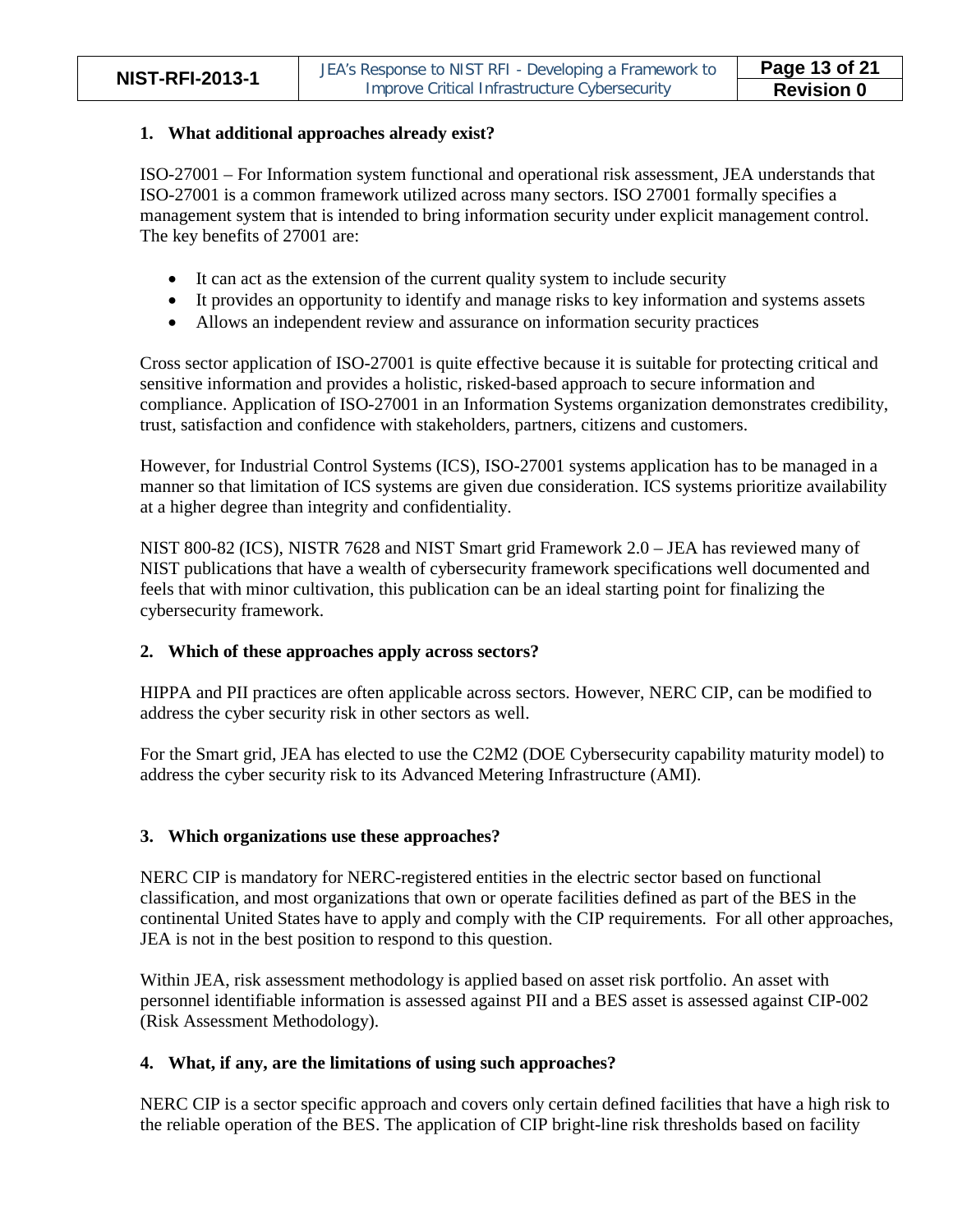operational characteristics to designate Critical Assets and Critical Cyber Assets may not be conducive for broadly limiting cyber security risk. Malicious attackers can induce equal or greater potential damage to utility operations by attacking multiple smaller assets, if such assets are left unprotected.

A comprehensive approach should address all interconnected assets, based on the risks and their operational priorities and integration limitations. Only an approach such as this will truly result in the defense-in-depth solution for the BES.

#### **5. What, if any, modifications could make these approaches more useful?**

In order to make these approaches more useful across all sectors, NIST should employ a more consultative approach to development; provide use test case scenarios for applicability or lack thereof. It is important to partner with the industry during the development and the implementation, create risk mitigation and consulting services center at all the sector specific agencies. Developing a qualified educational module with certification credential may also be helpful to the industry.

#### **6. How do these approaches take into account sector-specific needs?**

In order to account for sector specific needs, most approaches are formulated to be generic in nature. ISO-27001 is generic enough to be applicable to all sectors. However, degree of effectiveness in limiting the cybersecurity may vary.

On the other hand NERC CIP standards were developed by, and for the use of, the Electricity Sub-sector. NERC follows an ANSI-accredited standards development process, which provides for initial development by industry stakeholders, utilizing their technical expertise, followed by commenting and balloting by interested stakeholders, primarily from the Electricity Sub-sector. Through this consensusbased process, the standards language is inherently developed to meet the needs and specificity of the members of the Electricity Sub-sector.

#### **7. When using an existing framework, should there be a related sector-specific standards development process or voluntary program?**

Both methods are appropriate, but care must be taken to ensure they work together. NERC Reliability Standards are mandatory and generally applied across all relevant stakeholders within NERC's (and FERC's) jurisdiction. They provide the baseline framework upon which all other standards and guidance statements are layered. Because NERC Reliability Standards are mandatory and enforceable, users, owners and operators of the bulk electric system do not have a choice about whether to follow them. Care must be taken to avoid creation of a second set of potentially conflicting standards.

#### **8. What can the role of sector-specific agencies and related sector coordinating councils be in developing and promoting the use of these approaches?**

Sector Specific Agencies (SSA) should align departmental priorities and resourcing towards leveraging existing frameworks after gaps are identified and ensure that gaps and vulnerability information is shared in an effective manner that leads to no confusion. The SSA should work closely with Government Coordinating Council and Sector Coordinating Council to facilitate support for the ISACs. SSA should fully address executive alignment of priorities towards the following: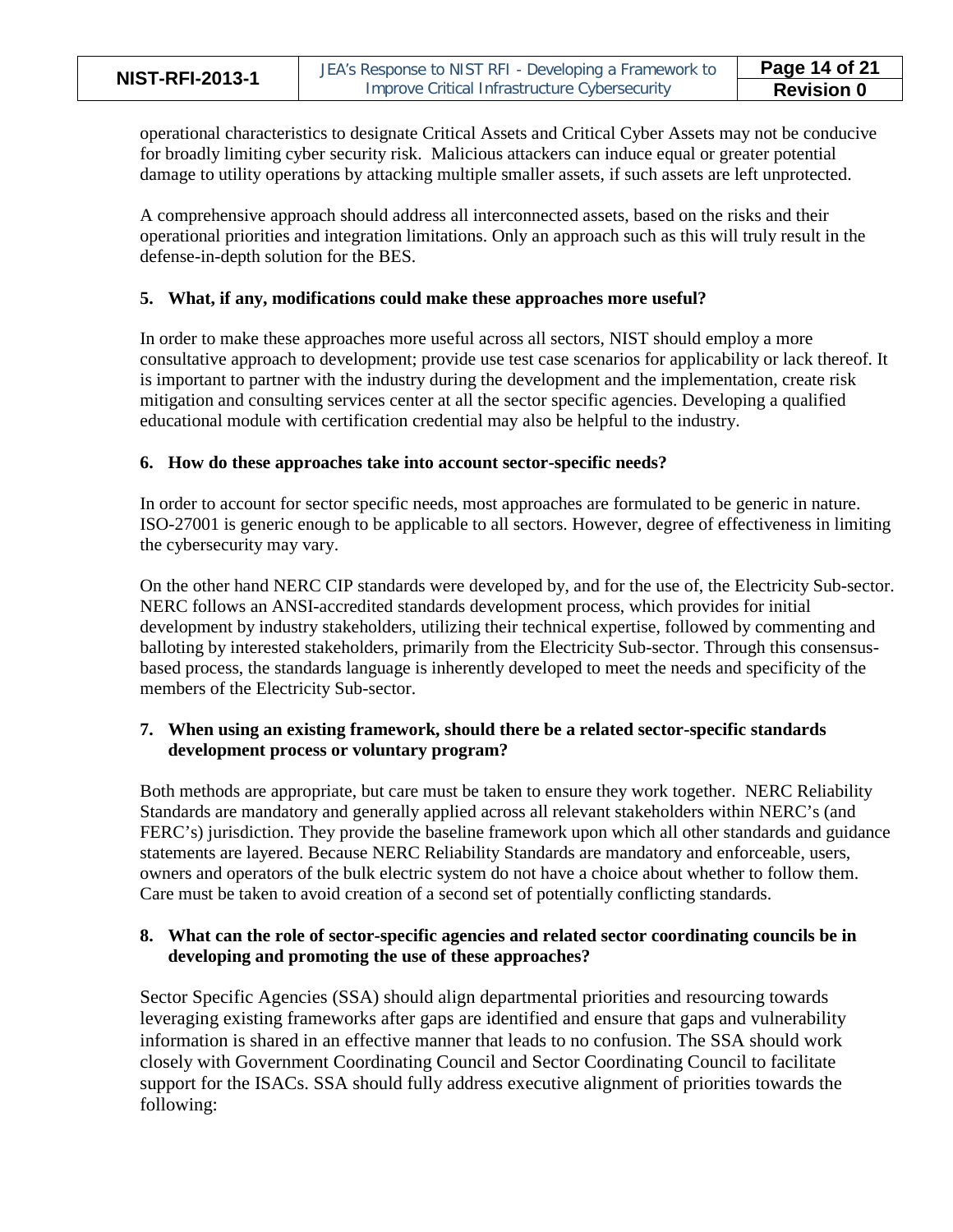- Enhanced sharing of timely and actionable threat information
- Enhanced role definition of sector partner organizations
- Enhanced departmental and corporate resourcing and organizational structural alignment and policy for enhanced security dialogue and reporting
- Provision of low cost, high value, pre-event steps using existing constructs
- Programmatic support and resource support for improved cross sector information sharing using the sector ISACs
- Continued support for sector analysis and understanding, as well as capability maturation encouragement
- Achieving leadership consensus across public-private sector partnership which drives emerging policy, implementation guidance, resource adequacy, and role definition

#### **9. What other outreach efforts would be helpful?**

JEA agrees that a comprehensive outreach effort, which informs sector participants on risk assessment framework structures, policies, priorities and approaches employed by the sectors and illustrations by providing sector specific examples will be very helpful. JEA recommends that educational seminars, training workshops, online as well as computer based training materials methods be used. JEA highly recommends that onsite training be another avenue that should be researched and if that is not as effective, test case/use case scenarios be employed for training the stakeholders.

### <span id="page-14-0"></span>**6.0 Section 3: Specific Industry Practices**

In addition to the approaches above, NIST is interested in identifying core practices that are broadly applicable across sectors and throughout industry. NIST is interested in information on the adoption of the following practices as they pertain to critical infrastructure components:

- Separation of business from operational systems;
- Use of encryption and key management;
- Identification and authorization of users accessing systems;
- Asset identification and management;
- Monitoring and incident detection tools and capabilities;
- Incident handling policies and procedures;
- Mission/system resiliency practices;
- Security engineering practices;
- Privacy and civil liberties protection.

#### **1. Are these practices widely used throughout critical infrastructure and industry?**

Most of the practices mentioned above are addressed in the current NERC CIP standard to a varying degree. Some practices such as use of encryption and key management; security engineering practices; and privacy and civil liberties protection are not included in the NERC CIP standard. NERC CIP standards are designed for electric sector and often not well designed to combat emerging threats. It is important that standards are clear and consistent and address the root causes of cybersecurity risk.

JEA believes that involvement of NIST and other standards development organizations will positively influence and support the maturity of the NERC CIP standards development process.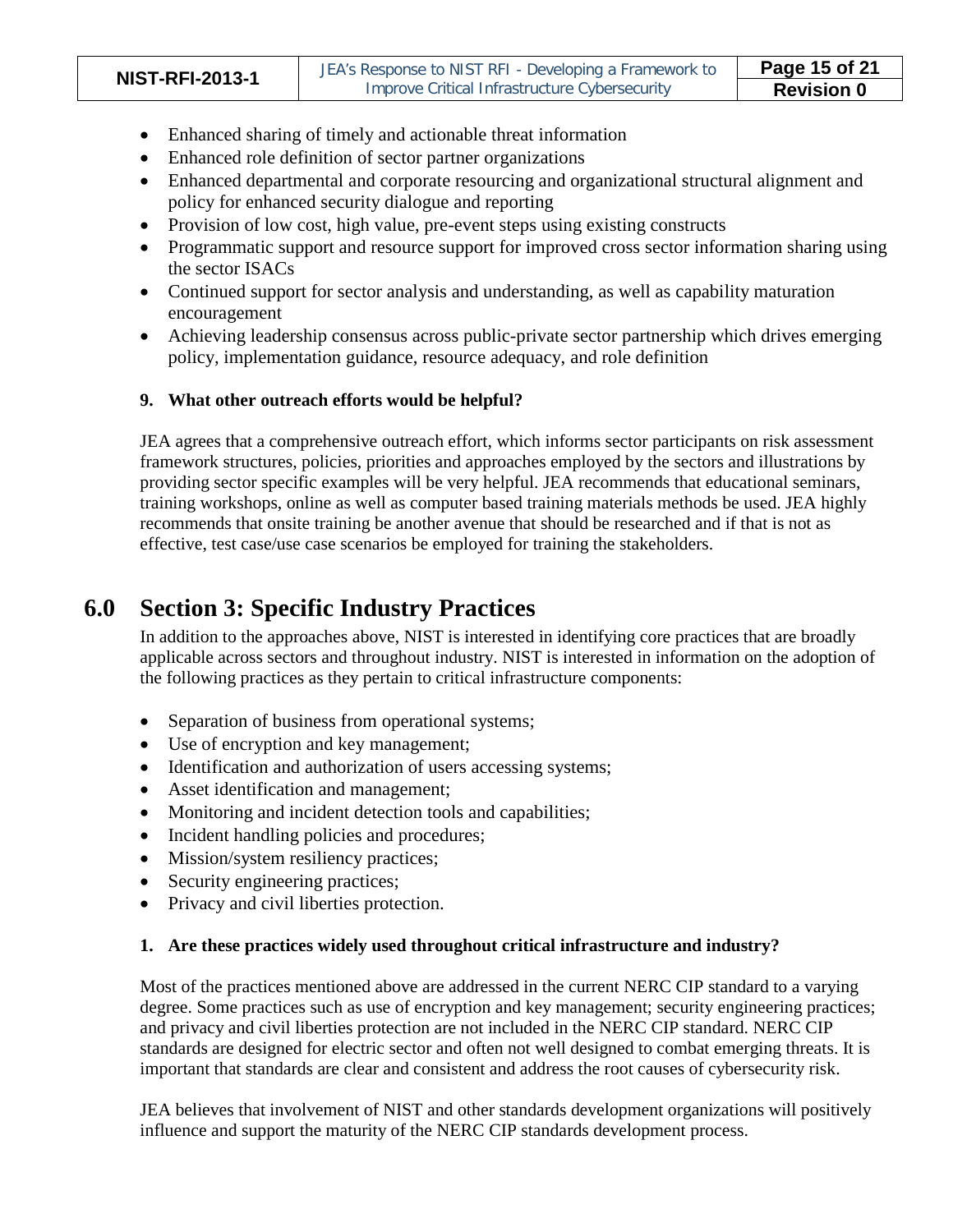#### **2. How do these practices relate to existing international standards and practices?**

The new CIP Standards (Version 5) generally cover the same subject areas as both the NIST FISMA framework and the ISA-99 Standards, along with the standards that they also reference. CIP Version 5 includes NIST Framework concepts such as:

- Ensuring that all BES Cyber Systems associated with the BES, based on their function, receive some level of protection;
- Using a tiered approach to security controls, which specifies the level of protection appropriate for systems based upon their importance to the reliable operation of the BES;
- Tailoring protection to the mission and operating environment of the cyber systems subject to protection;
- The concept of the BES Cyber System, and
- The inclusion of "Assess" and "Monitor" steps by adding requirement language for "identifying, assessing, and correcting" deficiencies in controls as part of the requirements' expected performance.

The NERC CIP Standards have been mapped against the existing NIST framework, as expressed in SP800-53; the technical requirements of both sets of standards address the same areas. One example of a mapping document was performed by the Control Systems Security Program of DHS in 2009. The area where the SP800-53 control statements do not overlap are in the reporting and administrative areas (e.g., certification and accreditation), which are not required in the civilian private sector. NERC Reliability Standards generally address these areas via its compliance and audit program.

NERC Reliability Standards are mandatory and enforceable for affected registered entities within the continental United States. If a requirement does not otherwise contain any qualification or exemption language, the requirement must be implemented as written in all cases, on all applicable systems, and is subject to a compliance and audit process. Guidance documents and voluntary standards, such as existing NIST and international standards, do not have these restrictions, and are therefore free to provide suggested implementation language within them.

NERC Reliability Standards are generally written as strict liability performance standards – that is, they prescribe an end-state goal that can be measured, and attempt to not specify a technology or method for attaining that goal, and are generally interpreted rigidly without assessment of intent. The CIP standards have evolved in this practice during their development, and the Version 5 standards represent the latest step in that evolution.

An example of this process and evolution can be found in the anti-malware requirements. CIP Versions 1.0 through 4.0 requires anti-malware software to be running on all computer systems within a protected boundary, or else have a documented and approved exception to the requirement. Under the compliance process, even network switches qualify as computer systems that must run the anti-malware software, even though all agree that commercial anti-malware software is not available for network switches. Under Version 5, the anti-malware issues were re-cast as a higher level preventative goal-oriented requirement (i.e., "deploy methods to deter, detect or prevent malicious code" and "mitigate the threat of detected malicious code") rather than requiring anti-malware software running on every computer system within the boundary.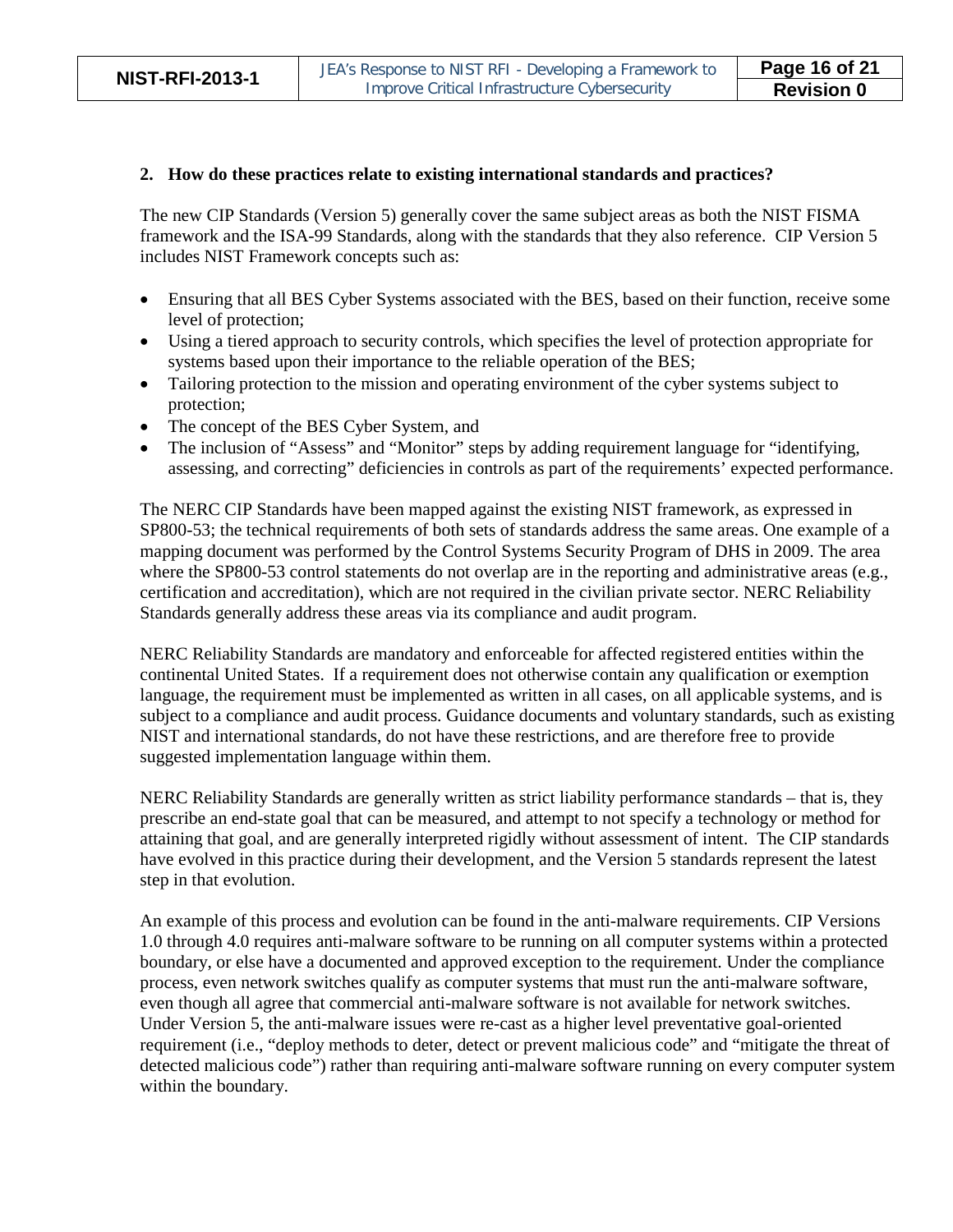|  |  |  |  |  |  | <b>NIST-RFI-2013-1</b> |  |  |  |  |
|--|--|--|--|--|--|------------------------|--|--|--|--|
|--|--|--|--|--|--|------------------------|--|--|--|--|

However, there is still some more effort needed to improve the structure and application of NERC CIP standards. JEA is quite optimistic that the NIST framework will provide a spark to restructure the NERC and FERC compliance processes toward true reliability improvements by identifying gaps and supporting the electric sector in mitigating the identified gaps.

#### **3. Which of these practices do commenters see as being the most critical for the secure operation of critical infrastructure?**

JEA believes that the following practices as being the most critical for the secure operation of critical infrastructure –

- Asset identification and management;
- Identification and authorization of users accessing systems;
- Monitoring and incident detection tools and capabilities;
- Incident handling policies and procedures;
- Security engineering practices;
- Mission/system resiliency practices;

#### **4. Are some of these practices not applicable for business or mission needs within particular sectors?**

It is to JEA's understanding that all the practices listed above are applicable and to some degree higher than others. However, focus on these practices varies based on entity size and risk tolerance.

#### **5. Which of these practices pose the most significant implementation challenge?**

The most significant implementation challenge within the bulk electric system is ensuring that entities adequately protect their operational systems (control systems, SCADA, etc.) from untrusted sources. While JEA strives to maintain a very secure environment, proliferation of cybersecurity risk exist from external connections to the ICS environment. ICS environment has sufficient dependency and connectivity to support and product vendors. JEA recommends that NIST should propose minimum cybersecurity protection guidelines for these environments that are external to Critical Infrastructure and maintains network connectivity.

The use of interoperable operating systems and networks has introduced a variety of threats and vulnerabilities to control system environments. While the NERC standards require protections to be in place to secure SCADA systems, these networks are becoming more reliant on connections to third parties, such as other corporate business systems, other electric power entities or system vendors. Thus, simply segregating SCADA systems from a company's corporate networks is not sufficient. This is why NERC and ES-ISAC perform many other activities outside of standards and enforcement to provide the industry awareness and education on the dynamic risks inherent to the sector. JEA recommends that such collaboration between sector-partners should be encourages and documented in the framework.

#### **6. How are standards or guidelines utilized by organizations in the implementation of these practices?**

The most significant implementation challenge, within the listed practices above, involve the "monitoring and incident detection tools and capabilities" practice. Recent events in multiple sectors have demonstrated that threat vectors have changed and the electric sector has gained sufficient attention.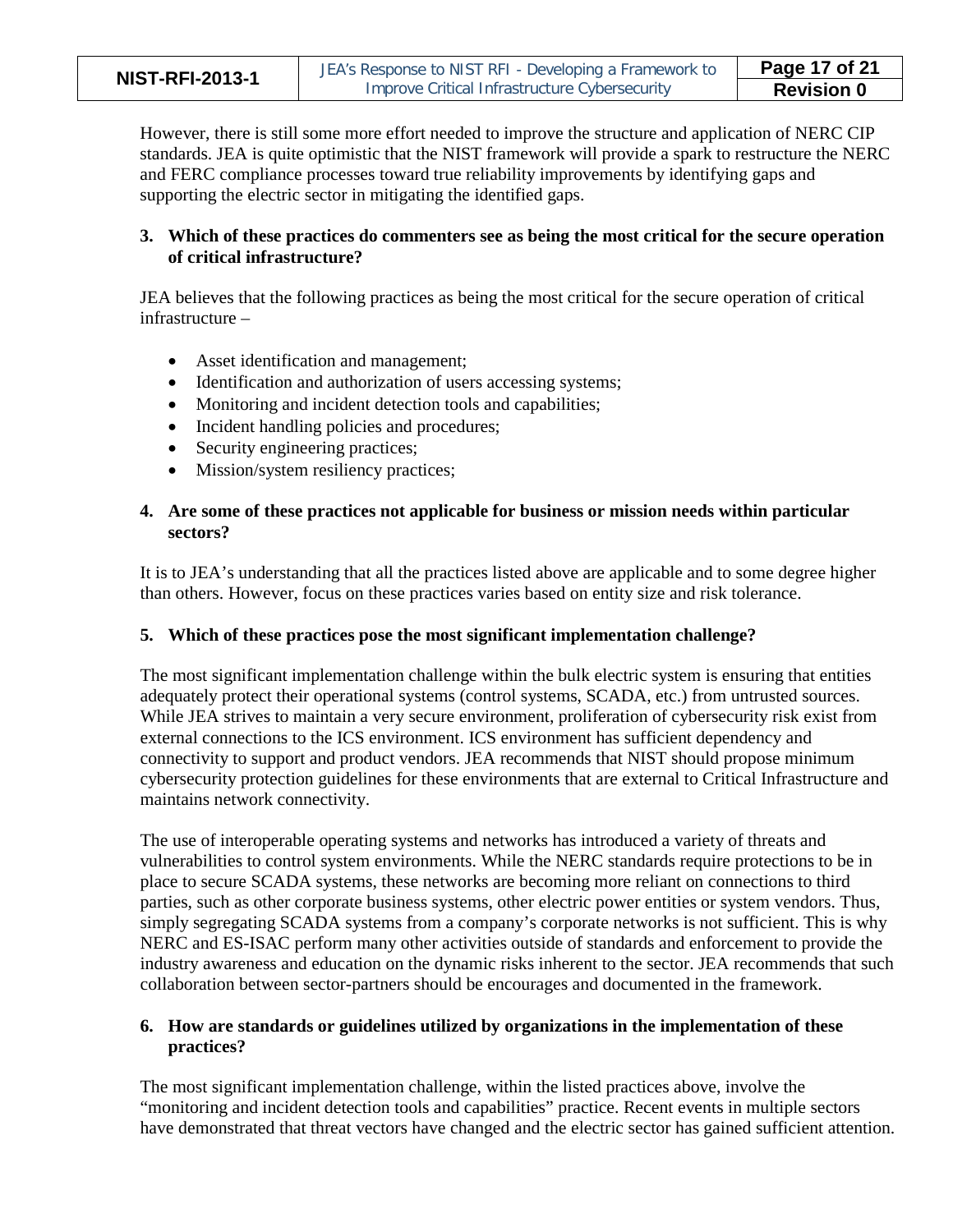Advanced Persistent Threats (APT) sources have significant, technically-capable personnel and sufficient resources to attack. However, JEA and most of other utilities, defense against APT attacks is often at the other end of the scale in terms of personnel and resources, both in-house and through third parties.

#### **7. Do organizations have a methodology in place for the proper allocation of business resources to invest in, create, and maintain IT standards?**

Methodology practices vary in rigor and scope with the most vital Electricity Sub-sector environments having stringent change and configuration management controls based on proven IT standards as part of ensuring commitment to reliability and safety, including enforced NERC CIP standards.

All Electricity Sub-sector participants that are NERC-registered users, owners and operators of the BES are required to follow the applicable NERC Reliability Standards, including the Critical Infrastructure Protection standards.

#### **8. Do organizations have a formal escalation process to address cybersecurity risks that suddenly increase in severity?**

JEA subscribes to various CERT advisories and incorporates the required escalation plan to address cybersecurity risks that suddenly increase in severity. JEA also has incorporated a process for evaluating risk and evaluations are conducted annually.

#### **9. What risks to privacy and civil liberties do commenters perceive in the application of these practices?**

Risks to privacy from application of these practices may include sharing sensitive information regarding authorization of users accessing systems. If individuals' names are tied to the authorizations that may raise privacy and civil liberties concerns, particularly if a data breach occurs.

Internal monitoring, if implemented incorrectly, may also infringe on privacy and civil liberties of employees and other stakeholders. Policies and procedures can be adopted to ensure that such privacy and civil liberties safeguards are strictly maintained.

#### **10. What are the international implications of this framework on your global business or in policymaking in other countries?**

JEA, located in Jacksonville, Florida, is a not-for-profit, community-owned utility that serves the limited operational area of Jacksonville. Accordingly, JEA does not envision international implications of this framework on its business or in policymaking in other countries.

#### **11. How should any risks to privacy and civil liberties be managed?**

JEA recommends that risks to privacy and civil liberties safeguards be managed with appropriate safeguards, while continuing to give operational and cybersecurity risk precedence in areas where conflict may occur. Provisions for conflict resolution and a recommended approach for resolution should be outlined by NIST in the framework.

#### **12. In addition to the practices noted above, are there other core practices that should be considered for inclusion in the framework?**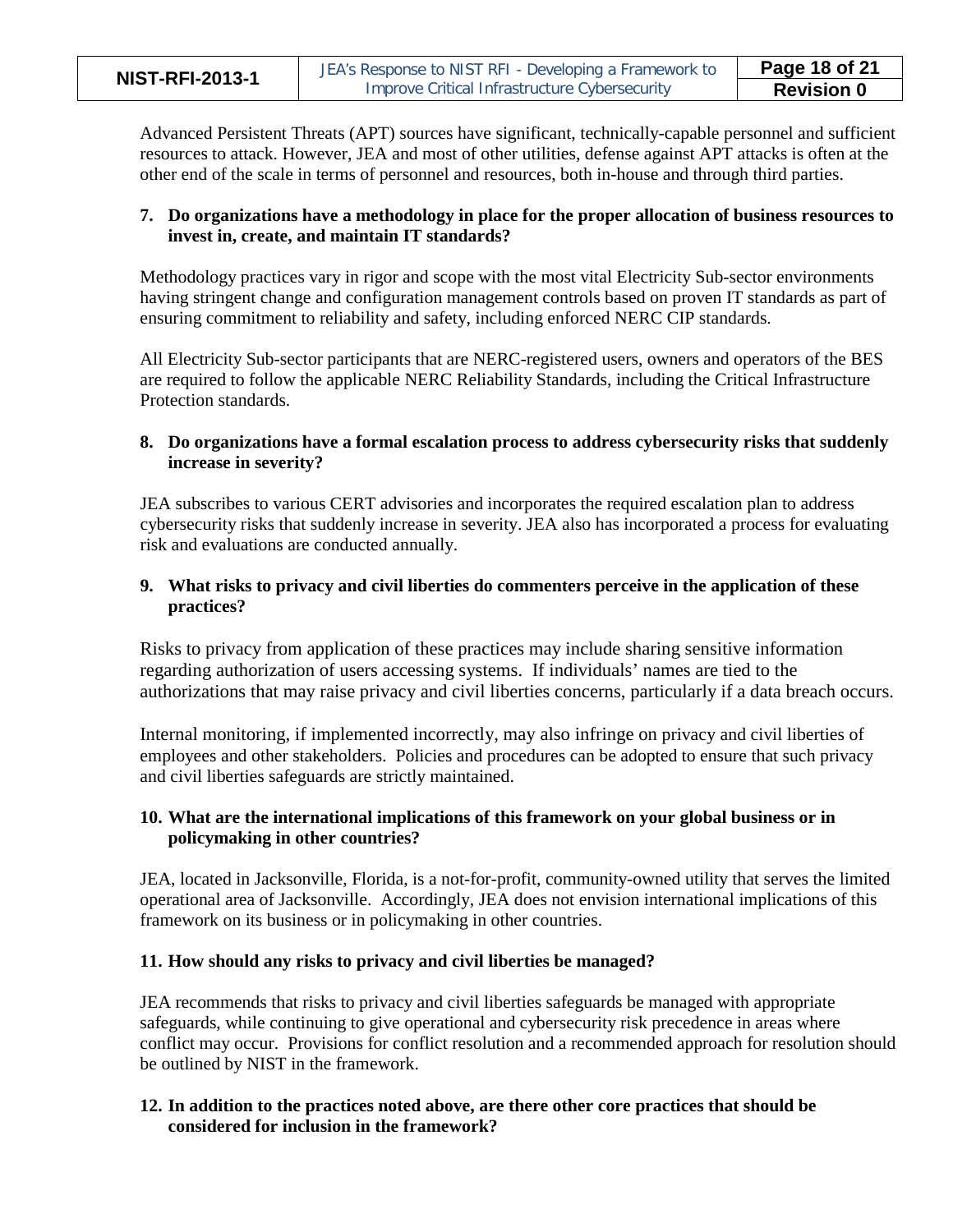JEA believes that NIST Framework should also adopt core practices to protect from disclosure information that relates to Critical Infrastructure. Many entities are governed by State freedom of information laws (Florida Sunshine) which may limit the control of such information. State laws that broadly require information related to Critical Infrastructure to be made available to the public will adversely affect efforts to combat cybersecurity threats.

### <span id="page-18-1"></span><span id="page-18-0"></span>**7.0 JEA's Recommendations**

### **7.1 Vendor Compliance with Standards and Framework**

JEA recommends that NIST framework should recognize product and service vendor's essential contribution to the cybersecurity of the critical infrastructure. If vendors are not subject to conformance to with cybersecurity standards and the new NIST framework, all those owners and operators of critical infrastructure who rely on vendor products and support will be limit in their ability to comply and to implement security improvements. The NIST framework should consider this possible limitation and the critical role of vendors and require certification of vendor conformance to the NIST framework. Such approach can be implemented by vendors certifying product or service conformance or through other accreditation organizations such as ISO or ISACA.

### <span id="page-18-2"></span>**7.2 Consideration of existing Cyber Security Standards**

NERC CIP mandatory compliance cybersecurity standards went in effect in 2008 after they were approved by FERC. JEA, as an electric utility, has invested considerable resources in complying with the letter of the NERC CIP framework. It would be counterproductive if the new NIST risk framework resulted in competing compliance or audit regime that subjected NERC-registered entities to conflicting or overlapping responsibilities. JEA encourages NIST to avoid imposing additional requirements on NERC-registered entities that would require that they demonstrate compliance to multiple agencies. Instead, JEA urges NIST to heavily weight the preference of using existing regulatory structures before recommending that any additional regulatory agency assume governance or oversight responsibility.

JEA's agrees with the approach that NIST framework should identify or should have provisions to identify gaps in the current regulatory structure. As required by Section 10 of the Executive Order, it is incumbent upon the subject regulatory agencies to correct the identified gaps in the regulatory standards.

### <span id="page-18-3"></span>**7.3 Avoidance of Unnecessary Overhead**

The NIST risk framework should have the primary objective of assessment and control of cybersecurity risk. If the risk is not applicable or is negligible to any given environment, entities should not be burdened with documentary paperwork burdens to document compliance activities. Such overhead burdens should be minimized, and limited to areas of greatest risk. This will result in efficient and effective use of both public and private resources, and avoid the diversion of scarce resources to lowpriority tasks.

### <span id="page-18-4"></span>**7.4 Utilize the results of existing projects in the field**

Electric utilities in collaboration with DOE and NERC have completed many projects in the area of cybersecurity risk framework. JEA recommends that results of such projects be assessed and results be incorporated in the current assignment. These include the DOE sponsored study of cybersecurity risk for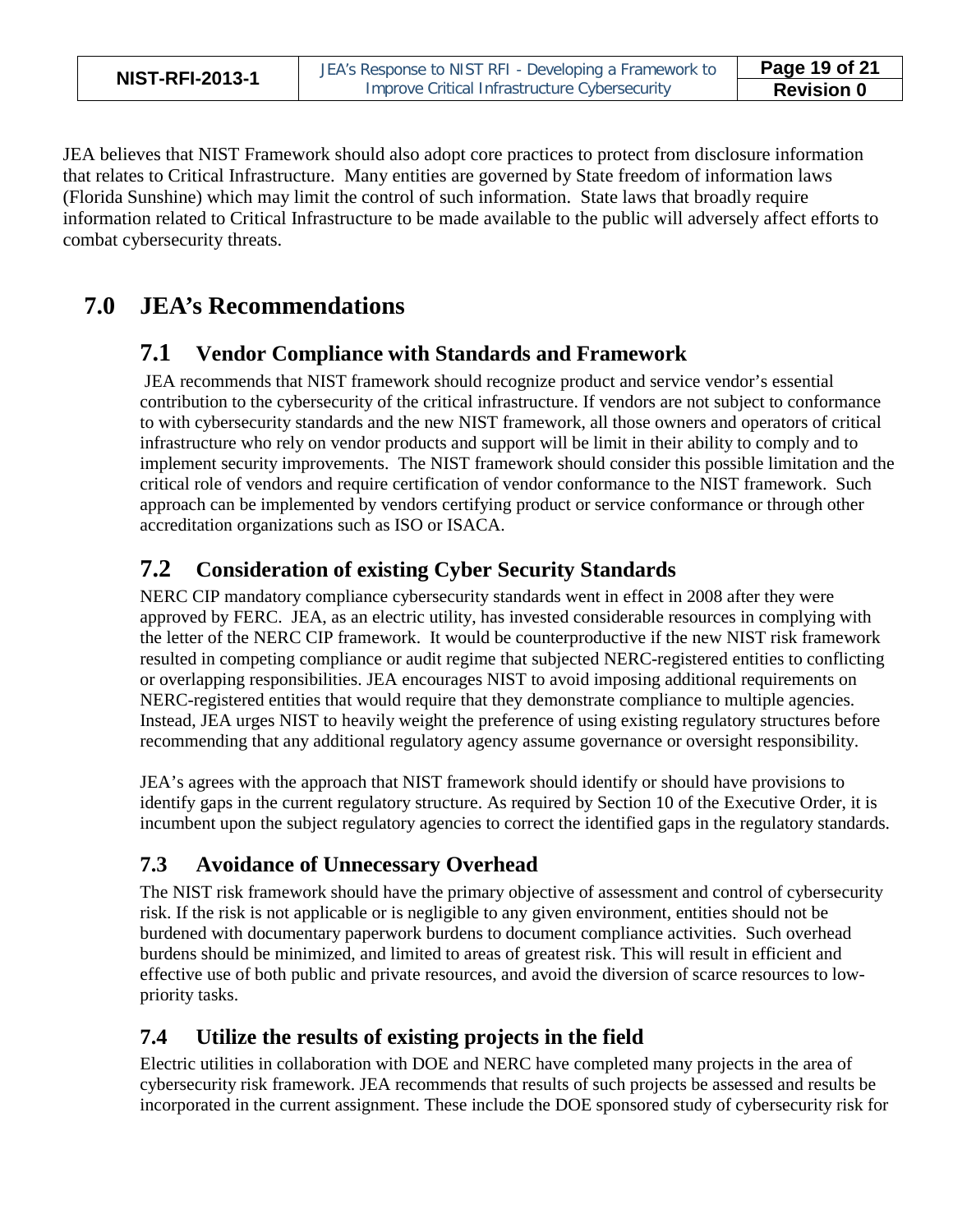| <b>NIST-RFI-2013-1</b> |  |  |
|------------------------|--|--|
|------------------------|--|--|

electric sector and the resultant ES-C2M2 (Capability Maturity Model).JEA has attached a copy and references in the appendix section of this submittal.

### <span id="page-19-0"></span>**7.5 Consideration of Induced Risk on Critical Infrastructure**

A study of many incidents that have impacted the critical infrastructure concluded that the risk was introduced from trusted systems outside the protected security zones (enclaves) that did not maintain appropriate cybersecurity standards or were not required to maintain compliance with any cyber security controls. Often these trusted systems leave these weaknesses because they do not have to comply with minimal competent cybersecurity controls. It is essential for such trusted systems that need connections and services from the critical infrastructure, to comply with minimal security standards, such as vulnerability mitigation, malware protections and appropriate access control.